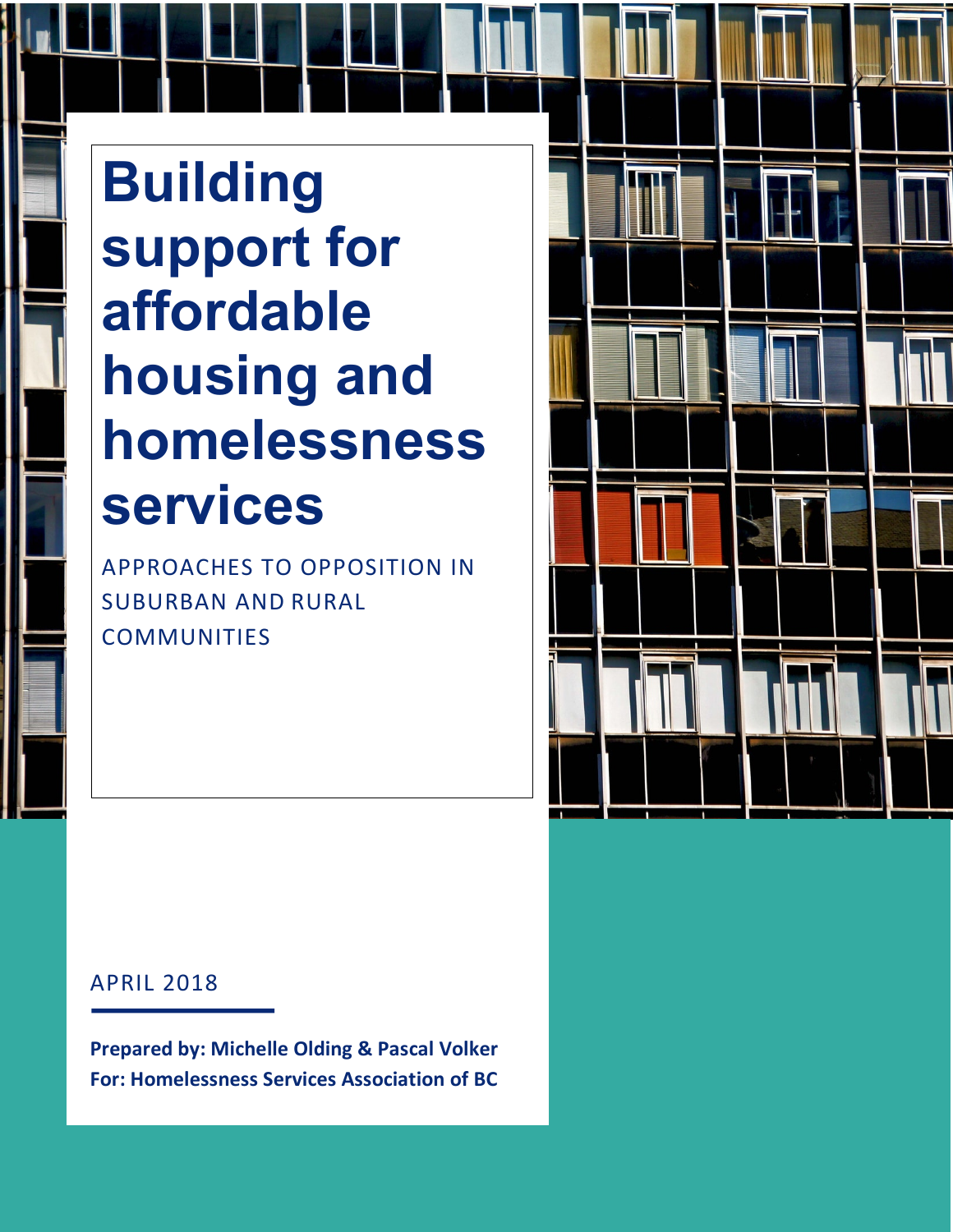## **Table of Contents**

| Local government-based strategies | . 14 |
|-----------------------------------|------|
|                                   |      |
|                                   |      |
|                                   |      |
|                                   |      |
|                                   |      |
|                                   |      |
|                                   |      |
|                                   |      |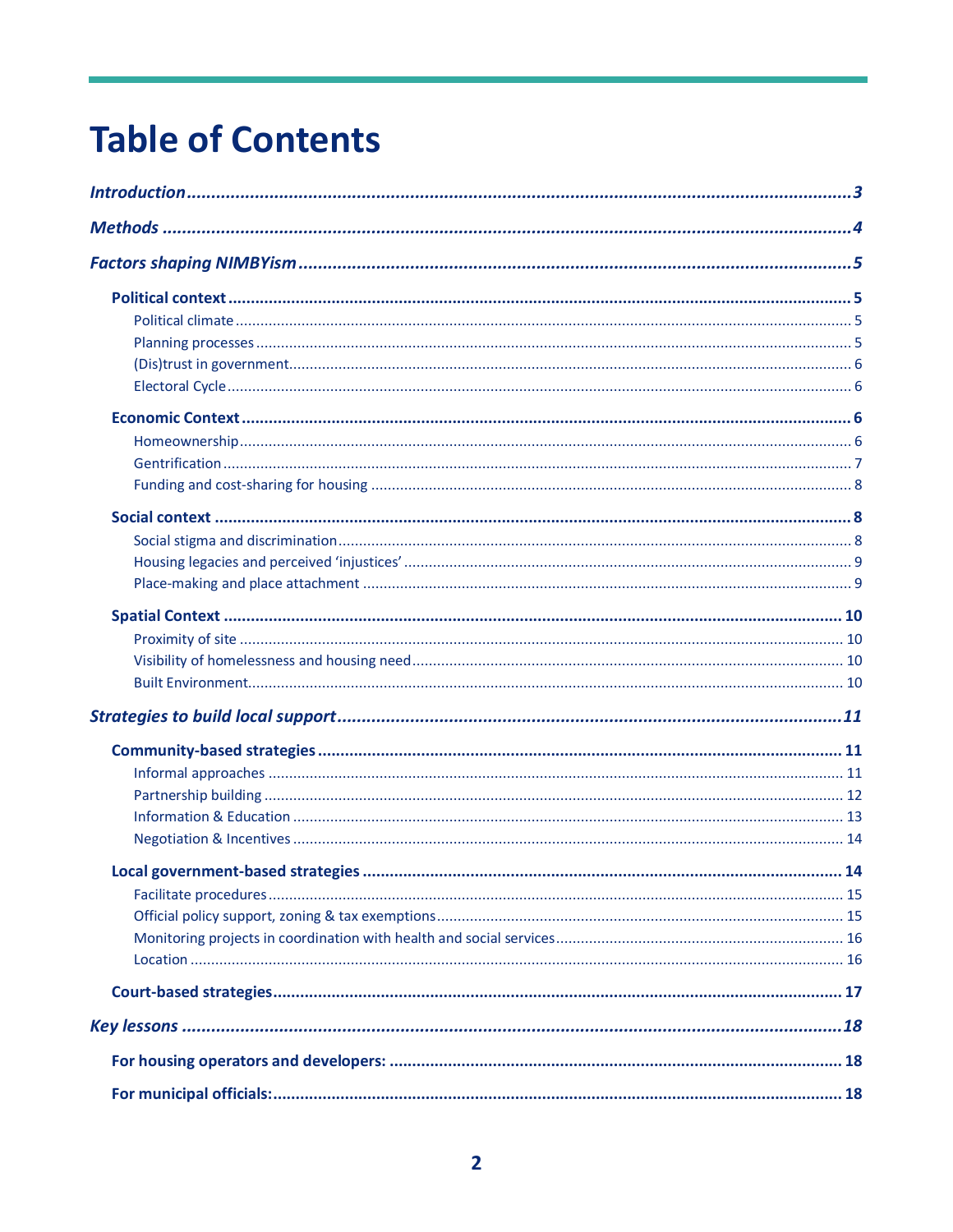## **Introduction**

NIMBY (Not-In-My-Backyard) has been defined as "the protectionist attitudes of and the exclusionary/oppositional tactics adopted by community groups facing an unwelcome development in their neighborhood" (Dear, 1992). The term is commonly used to describe community groups' actions to prevent the development of low-income housing and homelessness services in their neighborhood. While NIMBY opposition can take diverse forms, it is often rooted in fears about the presumed negative characteristics of future residents and the potential impact of sites on property values, crime, safety, and the character of the neighborhood (Belden, Shashaty, & Zipperer, 2004; Dear, 1992; Field, 1997; Ruming, 2014; Tighe, 2010).

NIMBYism poses an immense barrier to establishing affordable housing, as successful oppositional tactics can cause costly delays and force developers to make concessions that undermine the project, including siting developments in less desirable locations and changing the residential composition of projects (Galster, Tatian, Santiago, Pettit, & Smith, 2003, Tighe, 2010). Especially in cases where developments require re-zoning or other municipal approvals, NIMBY opposition can create insurmountable barriers to development (Dear, 1991; Koebel, Lang, & Danielsen, 2004).

Suburban and rural communities have been identified as particularly challenging contexts to establish affordable housing and homelessness services (Kirp, Dwyer, & Rosenthal, 1995). Despite the known challenges to developing affordable housing in rural and suburban communities, limited research has examined NIMBY opposition in these contexts (Housing Assistance Council, 1994; Steffel JE, 1996). The distinct social, political, economic and spatial features of suburban and rural communities merit some consideration, as they undoubtedly have profound implications on residents' willingness to support new developments. Understanding contextual drivers of NIMBY opposition can provide insight into how opposition unfolds, and how support can be built for projects in these contexts.

The purpose of this report is to assist municipal officials and housing operators in gaining community acceptance for non-market affordable housing and homelessness services. Specifically, this project aims to:

- 1. Identify factors that drive NIMBY opposition to non-market affordable housing and homelessness services in suburban and rural communities;
- 2. Define tools, approaches and strategies to counter local opposition and build support for non-market affordable housing and homelessness services.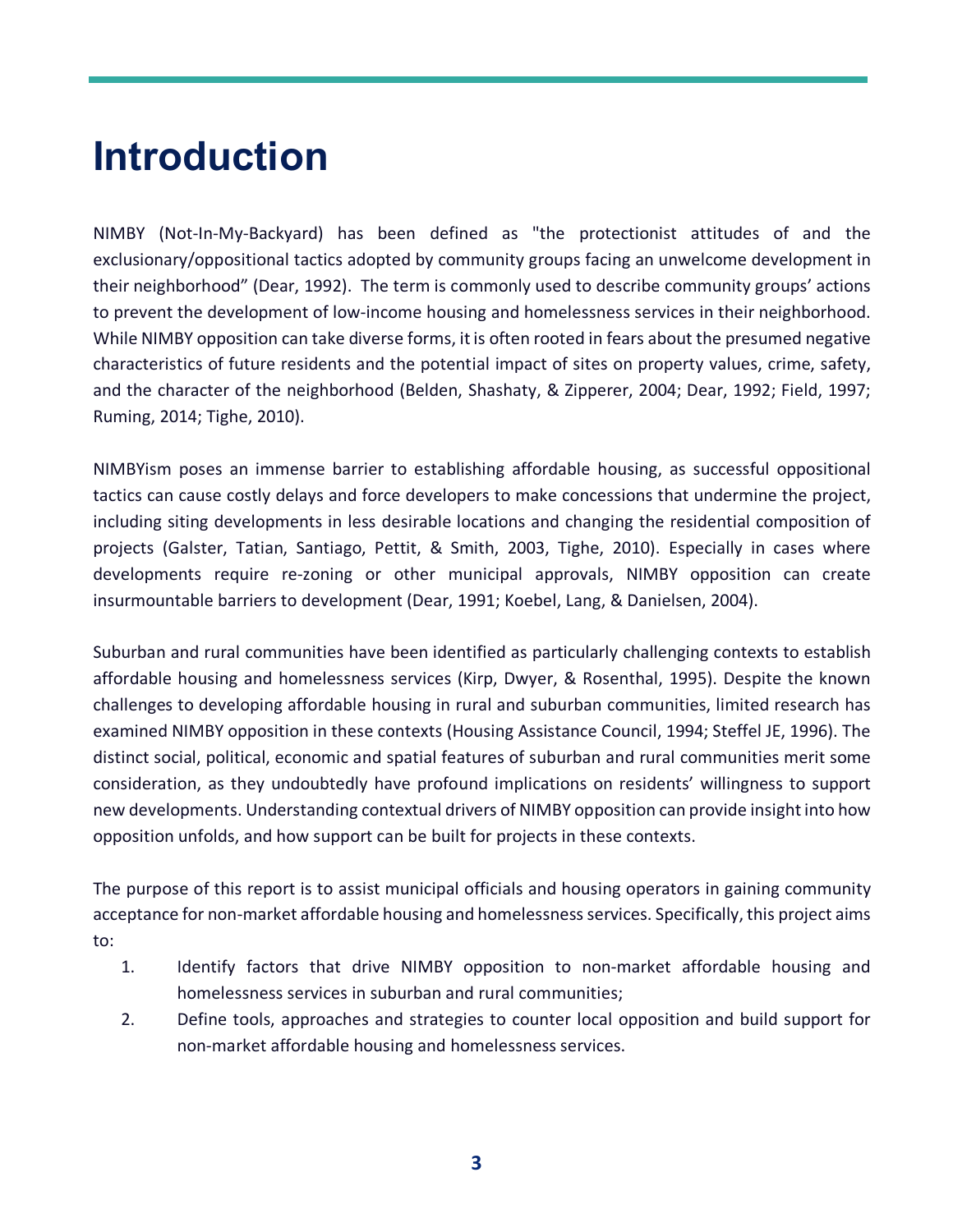## **Methods**

For the purposes of this study, we adopted a broad definition of rural and suburban communities as those which do not form the urban core of census metropolitan areas (CMAs). The focus of our report is on NIMBY opposition towards *homelessness services* (such as shelters and drop-in centers) and *nonmarket affordable housing*, which is inclusive of subsidized housing for low-income tenants, supportive housing and transitional housing. We hereafter refer to these developments as 'affordable housing'.

We conducted a literature review of peer-reviewed and grey literature on NIMBY opposition toward affordable housing and homelessness services. Searches were executed through Web of Science, EBSCO and Google Scholar using search strings containing topic terms (affordable, supportive, transitional or temporary housing; homeless shelter, emergency shelter, homelessness; NIMBY or local opposition) and location terms (suburb<sup>\*</sup>; rural; municipal). Additional sources were retrieved by reviewing reference lists of sources. We considered all English articles published after 1980. We did not restrict our searches by geography, although most sources come from the U.S., Canada, and Australia. Findings from the literature review were synthesized to highlight (1) drivers of local opposition and (2) strategies to address local opposition and build support for affordable housing and homelessness services.

Informed by the literature review, we developed two semi-structured interview guides for key informants who have been involved with the planning and operation of affordable housing developments or homelessness services. The first interview guide is for non-profit housing operators and explores their role in building local support for developments, including key challenges and opportunities to addressing local opposition. The second guide is for municipal staff in planning and social development roles, and aims to understand strategies leveraged to address NIMBYism.

Convenience and snowball sampling techniques were used to recruit key informants, as interview subjects were recruited through the professional networks of our partner agency and review of municipal staff websites and housing reports. Communities were selected based on their geographic location in British Columbia and our prior knowledge of NIMBY related issues in the communities. We invited representatives from 7 housing operator agencies and 4 municipal staff working in various BC rural and suburban municipalities.

In total, four interviews were conducted with representatives of non-profit housing operator agencies (n=1) and municipal officials (n=3) working in four different suburban and rural BC communities. Interviews conducted in-person and over the phone were audio-recorded with the consent of participants and later transcribed for analysis. Thematic analysis was used to identify key ideas and patterns about experiences of local opposition and strategies to build support. This project received ethical approval from the University of British Columbia Research Ethics Board.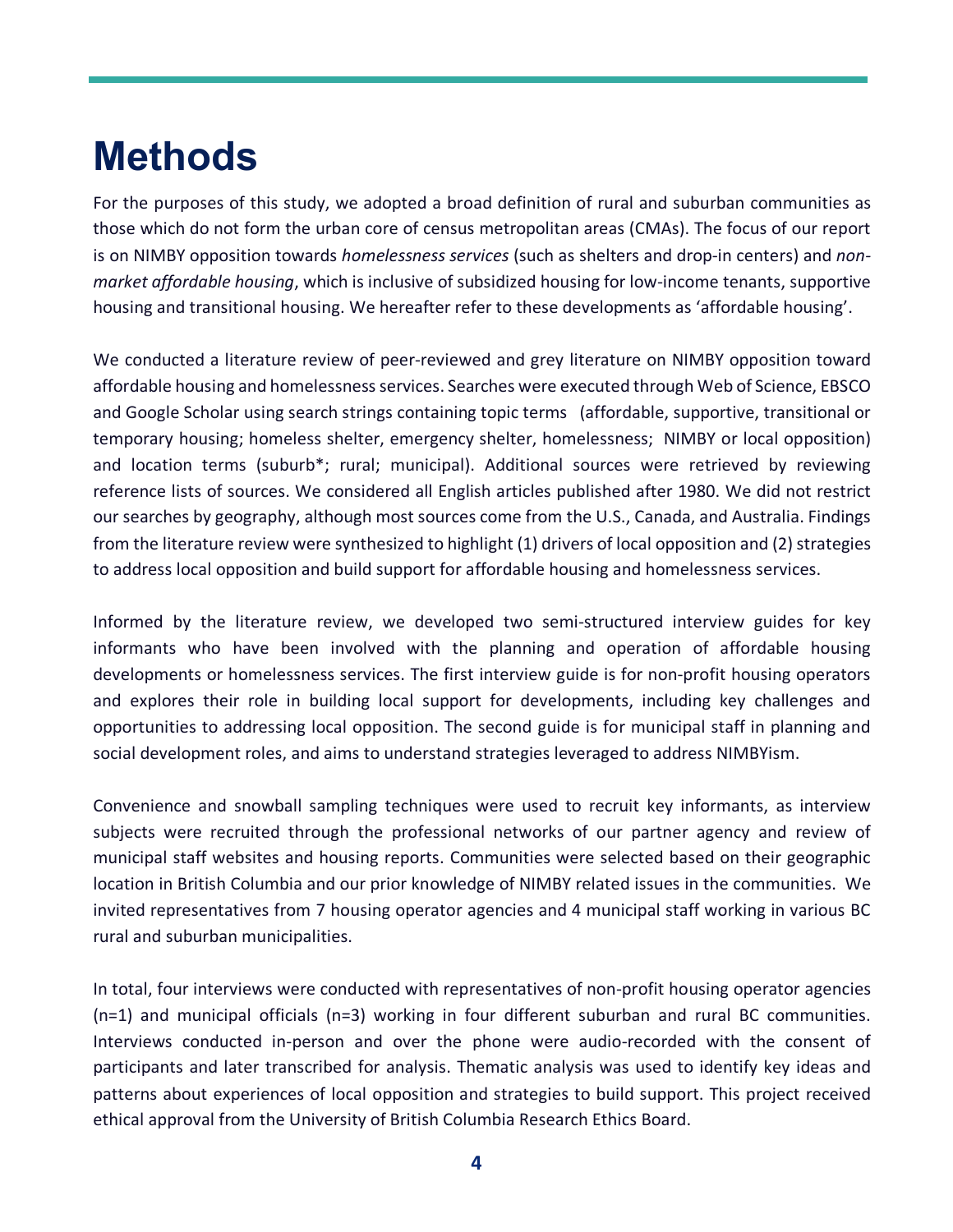## **Factors shaping NIMBYism**

*Why do NIMBY concerns arise in some communities and not others? What roles do broader systems and processes play in escalating these conflicts?*

A richer understanding of these questions will help planners, housing operators and other affordable housing advocates better tailor their strategies to local context. Our review of the literature and interviews with key informants highlighted a range of social, political, spatial and economic factors that drive and escalate local opposition to affordable housing policy in suburban and rural communities.

### Political context

#### **Political climate**

Political climate, including the guiding ideologies of local government and residents, is a contextual factor that influences perceptions of proposed developments amongst local government actors and the public (Tighe, 2010). Developers and planners have identified suburbs as particularly challenging political environments to establish affordable housing and homelessness services (Scally & Tighe, 2015). In their research on voting practices in Toronto, Walks and colleagues find that individuals living in suburban neighborhoods were more likely to vote for candidates with ideologies emphasizing property rights, personal responsibility, individualism, and limited role of the welfare state (Walks, 2004). Local politicians elected on these platforms may be more sympathetic to concerns around property values and protection of private space, and less willing to

support affordable housing projects thought to stand in tension with these values.

#### **Planning processes**

The way in which public consultation around affordable housing is structured determines what voices and concerns are heard. Local governments frequently gather public input through public hearings and open houses, methods that tend to gather opinions from self-selected individuals who have strong opinions on the project (Carr & Halvorsen, 2001). Particularly in rural and suburban communities, where public transit may be poor or non-existent, those who would most benefit from homelessness services and affordable housing may

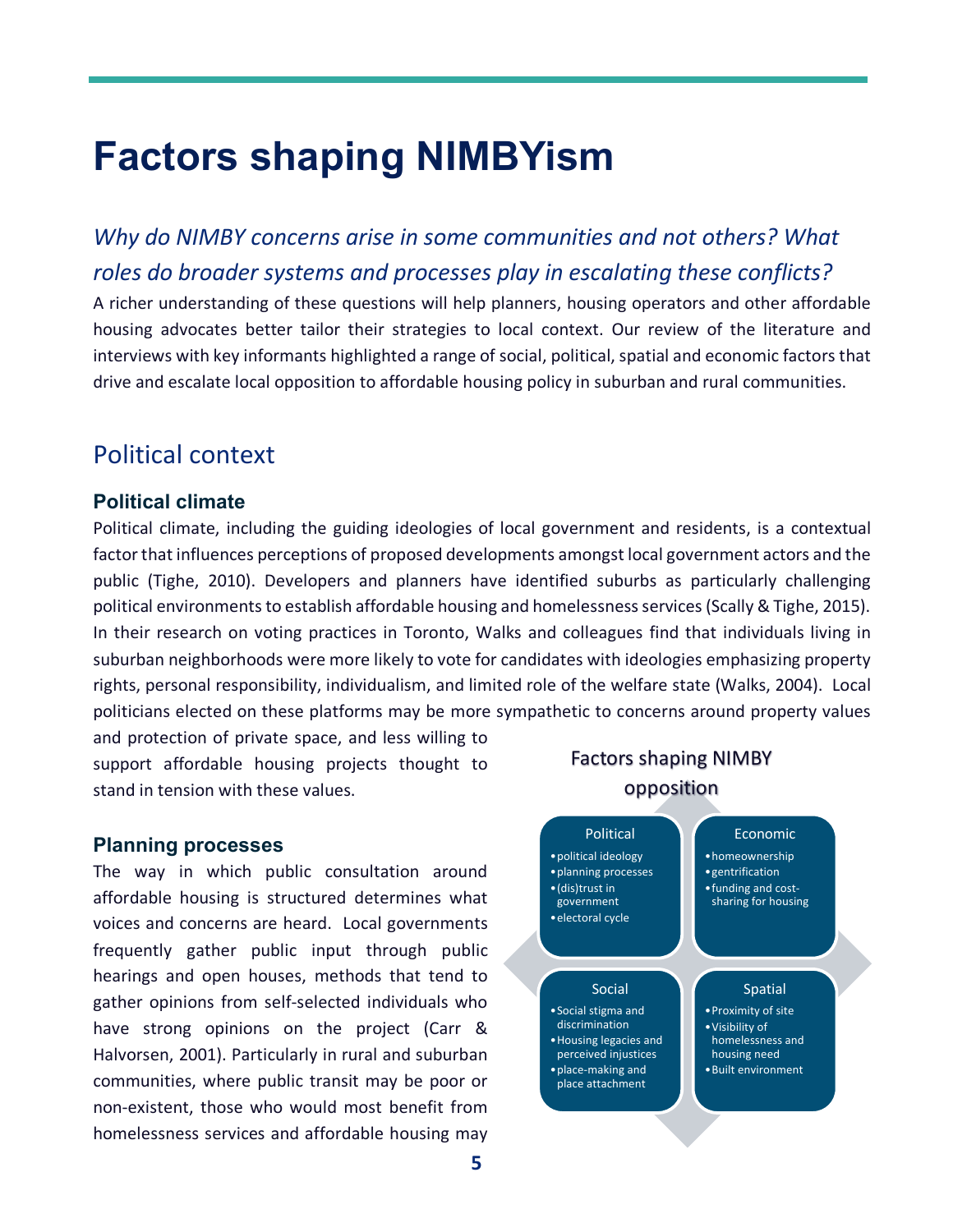be systematically excluded from planning process that rely on these formats (Lowry, 1997). Additional outreach approaches are often required to broaden public consultation to include those who would benefit most from the project.

#### **(Dis)trust in government**

While not unique to suburban and rural communities, sense of trust in local government can shape perceptions of developments (Hunter & Leyden, 1995; Rahn & Rudolph, 2001). Affordable housing developments and homelessness services may become lightning rods for opposition if trust in local government has been eroded. Distrust in local government was highlighted by one municipal social development coordinator as a barrier to doing outreach work within her community:

When I came to my role there was a lot of cynicism directed towards municipalities [...] I learned very quickly that there was a lot of distrust towards the municipality, and up until my role, there has never been a person that was trying to do outreach work with the community. People were still very suspicious at first, like "who is this person working for the municipality?" So I always say when I talk to a new group: "I work for the municipality! But don't hold that against me!" You can be seen as this kind of government figure and that can work against you. (*Social Development Coordinator 3*)

#### **Electoral Cycle**

Local government support for affordable housing may ebb and flow depending on the electoral cycle. There is some evidence to suggest that local governments are more sensitive to public opinion during periods where they face re-election (Wynne-Edwards, 2003). Statistical research from Germany, for example, finds a decrease in municipal construction approvals for residential housing during election years (Thorsten, 2017). While it is true that upcoming elections heighten sensitivity to NIMBY concerns, elections may also present an opportunity for developers seeking necessary approvals for their site; it is possible that mayors and councilors elected on platforms addressing housing affordability and homelessness can be better motivated to support affordable housing developments and homelessness services when they face the extra scrutiny that comes with elections.

### Economic Context

#### **Homeownership**

NIMBY opposition frequently emerges in affluent communities with a greater proportion of homeowners relative to renters, which is common in suburbs and some rural communities (Davison, Legacy, Liu, & Darcy, 2016; Dear, 1991; Galster et al., 2003; Pendall, 1999). Previous research finds that attitudes of homeowners differ from those of renters with respect to policies that are perceived to have a relationship with property values (Fischel, 2001). In analyzing data from the 1978-79 Urban Concerns Survey, McGregor and Spicer find that homeowners in Canada were less likely than renters to support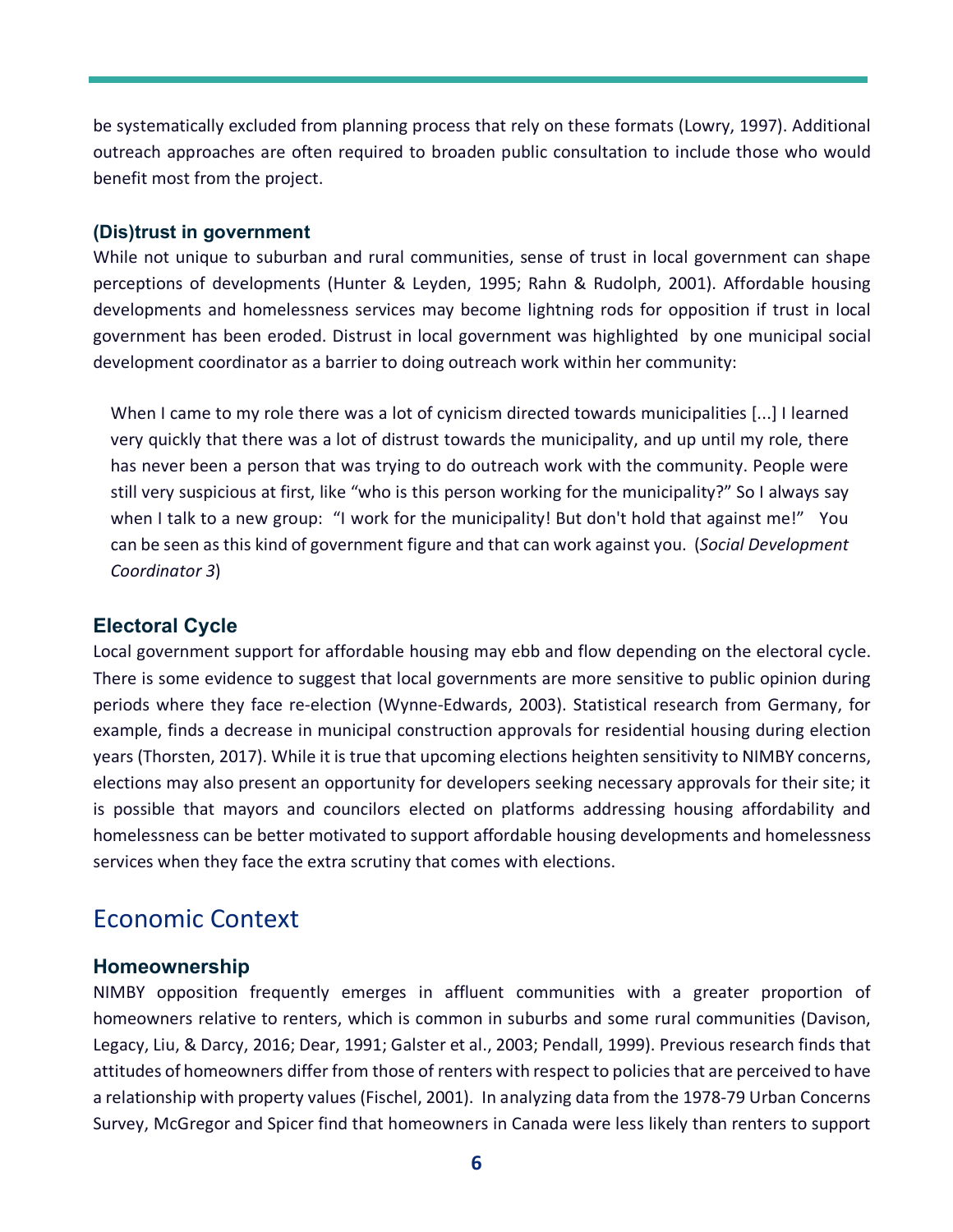new social housing (McGregor & Spicer, 2014). Homeowners are also more likely to vote than renters or people experiencing homelessness, which can give more weight to their voice amongst local politicians (McGregor & Spicer, 2014). As evidence of this dynamic, research from Germany suggests that the effect of election year on housing approval depended on the share of homeowners in a community, with the strongest relationship in municipalities above the 90<sup>th</sup> percentile in proportion of homeowners relative to renters (Thorsten, 2017).

#### **Gentrification**

A small body of literature supports the theory that gentrification—the movement of more affluent residents into a lower-income neighborhood—may escalate NIMBY attitudes. An influx of wealthier residents into rural and suburban areas can bring a shift in preferences for land use; affluent newcomers may oppose developments which are seen to be in tension with their vision of the neighborhood (DeVerteuil, 2013). A social development coordinator observed this dynamic occurring in her community, which she linked to increasing complaints around visible homelessness and shelters:

And then the big change is […] we have a huge amount of people move into [our city], at least 1200 in the last 2 years part coming in with new amounts of wealth from selling properties in and around the Lower Mainland and buying houses for a much cheaper amount and then expecting the same level of community resources and schools that little [city] doesn't have compared to the big city. And that's not helping our situation when it comes to kind of compassion for those that are struggling in affordable housing. (*Social Development Coordinator 3*)

At the same time, gentrification can create new vulnerabilities to homelessness and core housing need for those who cannot afford rising rents. As another social development coordinator observes:

[...] we have a lot of influx of people coming out from the West. From Vancouver to this way, because it is cheaper. Those people are buying the houses that other people used to buy. So the people that used to live in townhouses are getting pushed out by people that have a little bit more money[...] So you have these people that are living in lower end apartments that are paying \$650, but the owner could get \$900 from a working person […]so now there isn't anything left for these people. (*Social Development Coordinator 1*)

In rural areas, growth in second homeownership may produce new pressures against affordable housing. Previous qualitative research observes that locals and second homeowners can have different interests in development, with some affluent second homeowners wanting to protect rural areas from modern activities and land uses emblematic of the urban spaces, such as high density developments and townhouses (Farstad & Rye, 2013; Jackson, 1986).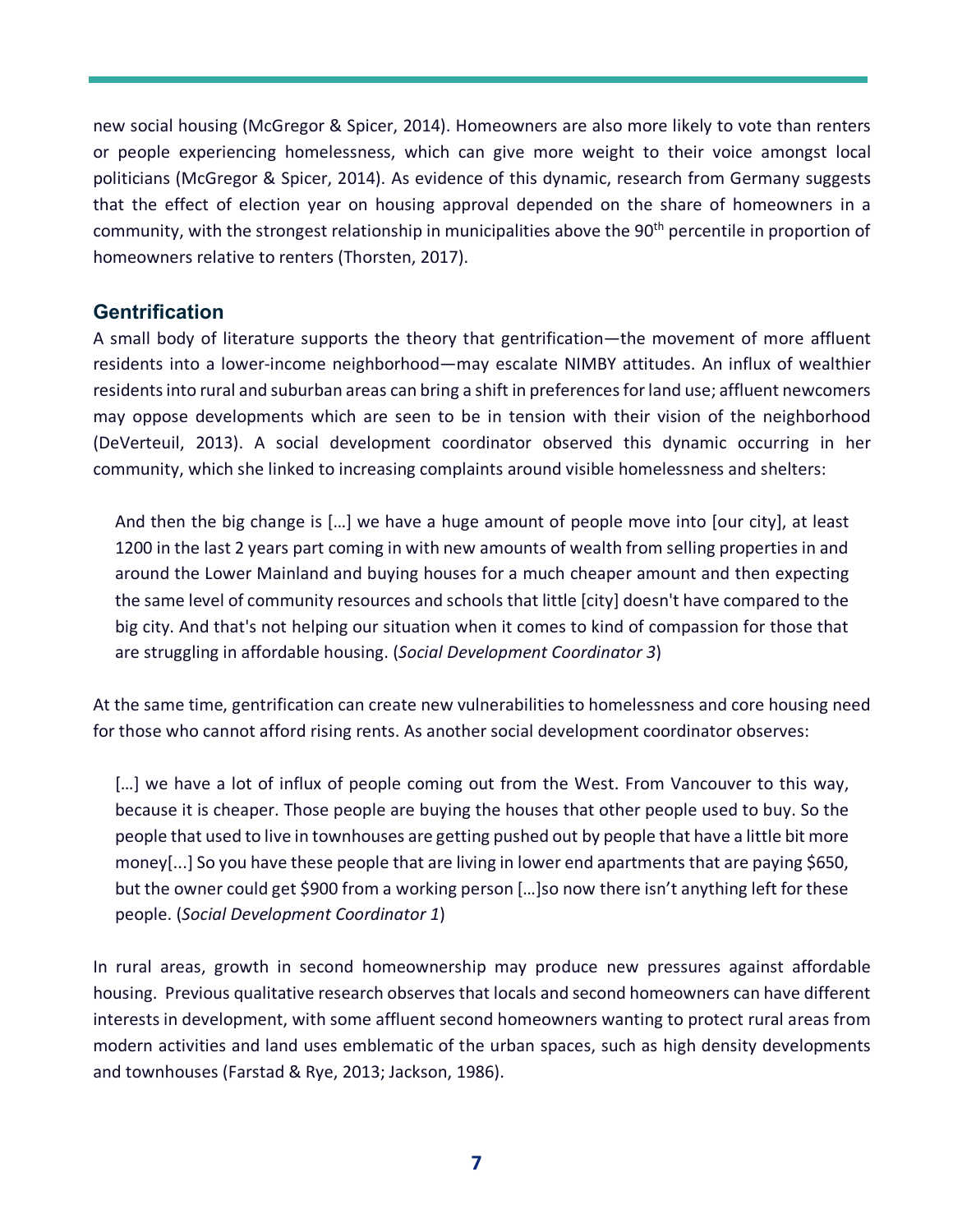#### **Funding and cost-sharing for housing**

The cutting and devolution of housing responsibility from Federal to Provincial governments has meant that municipalities are accruing greater costs associated with homelessness and housing need. The pressures that come from this devolution were articulated by two social development coordinators interviews for this study:

A lot of people think [homelessness] is the municipality responsibility. They don't understand that the municipalities' responsibilities are road, fires, sewers, those things, but not people that are using substances or have mental health issues or that are living in the streets causing a little bit of chaos for the people around them. That is not entirely municipalities' responsibility; housing was the responsibility of the Federal Government and Provincial Government is picking up a little bit. That is where all our tax dollars go to and we only keep a small portion that is for policing and fire and those sort of things. (*Social Development Coordinator 1)*

Municipalities are constantly feeling under more and more pressure, with downloading from provincial government not only for housing but dealing with poverty reduction, and all this new language and initiatives are being put on them, and they are often throwing up their hands and saying "We do businesses in our area, we will do sewers and streets. We don't have expertise in these other things." So there is just a big level of frustration within municipalities, and they feel they are handed down responsibilities without any resources that actually help. *(Social Development Coordinator 3)*

This cost-shifting may amplify local opposition to housing developments if local governments and residents feel they are taking on an unfair burden or lack the resources to provide services. Particularly in rural and suburban areas with small tax-bases and limited funding opportunities, political arenas characterized by austerity may become hotbeds for opposition.

### Social context

#### **Social stigma and discrimination**

It has been widely observed that some housing projects and policies will be subject to greater opposition due to stereotypical and stigmatizing attitudes toward the beneficiaries. Various studies from North America find that low-income tenants and those who are living with mental health and substance use issues are commonly conceptualized as undesirable and undeserving recipients of social welfare, making housing programs that serve these populations a target for NIMBYism (Lake, 1993; Palmer, Ziersch, Arthurson, & Baum, 2004; Takahashi, 1997; Tighe, 2010; Wilton, 2002).

Housing projects perceived to benefit racial minorities may be particularly vulnerable to NIMBY opposition, and there is considerable evidence that concerns regarding property values and crime are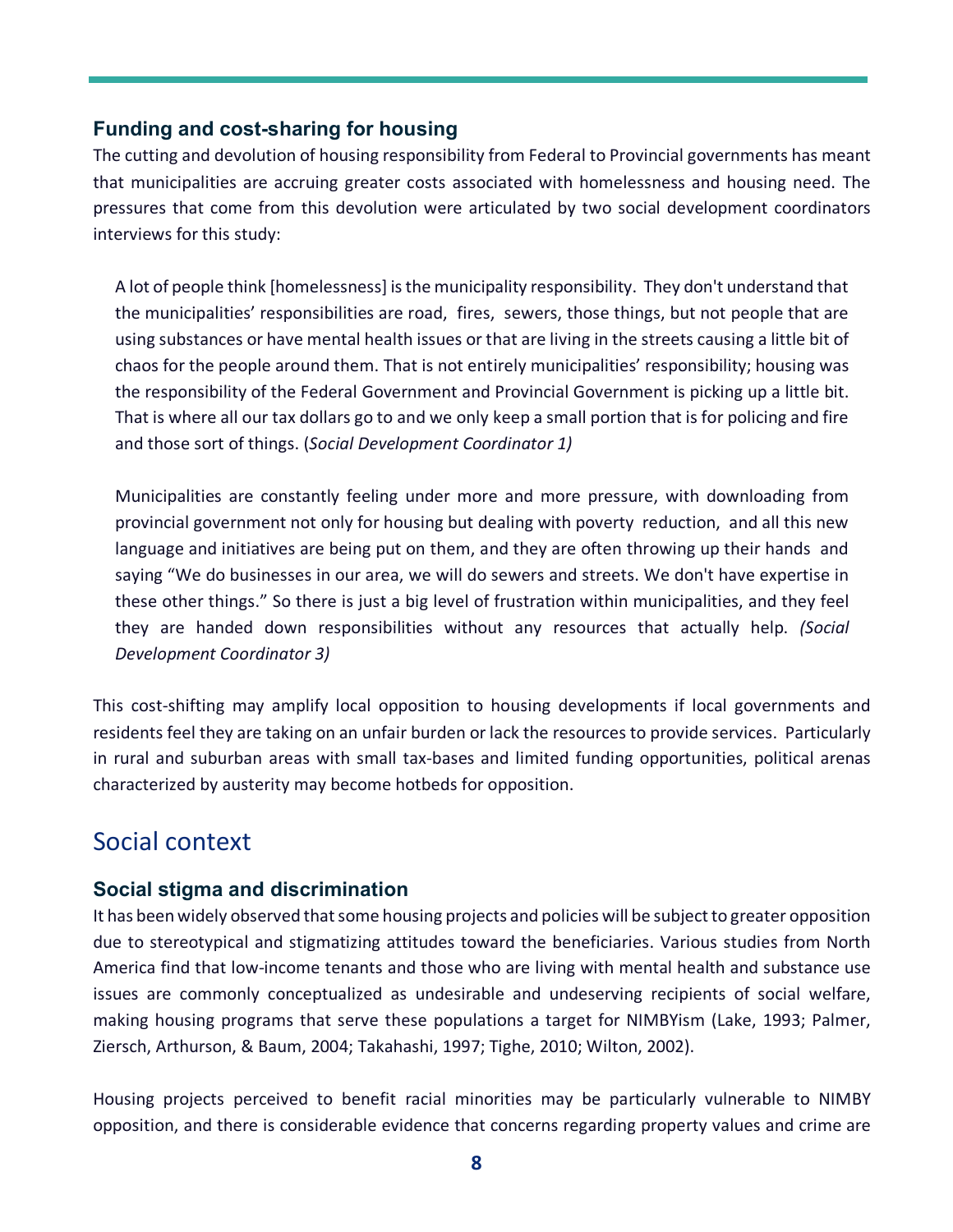often proxies for racial prejudice (Kirp et al., 1995; Pendall, 1999; J. Tighe, 2012; Walks, 2004; Wilton, 2002). Fiske and colleagues document this dynamic in their examination of NIMBYism directed at First Nations women who wished to locate a transitional home in a lower-income neighborhood of a small Canadian prairies city (Fiske, Belanger, & Gregory, 2010). The authors note that First Nations women were constructed in anti-development arguments as perceived threats against community stability and citizen economic well-being. These findings suggest that developments that house Indigenous tenants may be subject to extra scrutiny and opposition; this opposition may not be explicitly articulated as racially-motivated and rather couched in coded-language about public safety.

#### **Housing legacies and perceived 'injustices'**

Housing legacies within communities are also linked to local opposition to new housing developments (Scally, 2012). While NIMBYism is traditionally understood as relatively affluent communities rejecting a type of low-income development that did not previously exist in the community, opposition may also arise in communities that perceive they have assumed an 'unfair' burden of services that are thought to be undesirable (Davison, 2016). A social development coordinator made this distinction when describing opposition from residents in the downtown core of a primarily rural municipality:

They [opponents of homelessness services] do prefer to have [the homeless] housed, but they don't want to have them housed right there. I don't call that nimbyism, and here's why I don't call that nimbyism: because […]these people already have so much in their backyard; they are saying we can't take anymore. (Social Development Coordinator 1)

In this respect, perceptions of injustice in facility siting can become powerful motivators for collective action against affordable housing developments.

#### **Place-making and place attachment**

A newer branch of NIMBY scholarship examines the role of place-making and place-attachment in local opposition to developments (Devine-Wright, 2009; Dovey, Woodcock, & Wood, 2009). Devine-Wright proposes an alternative understanding of local opposition as a form of place-protective action, which arises when new developments disrupt pre-existing emotional attachments and threaten place-related identity processes (Devine-Wright, 2009). This view aligns with research that find developments are most likely to be opposed when the social and physical form of the project diverges from norms (Takahashi & Dear, 1997). Place-attachments can have discriminatory consequences when they are constructed around social class, such as when residents seek to preserve sense of place by excluding others on the basis of their class, housing status, mental health, substance use or ethnicity.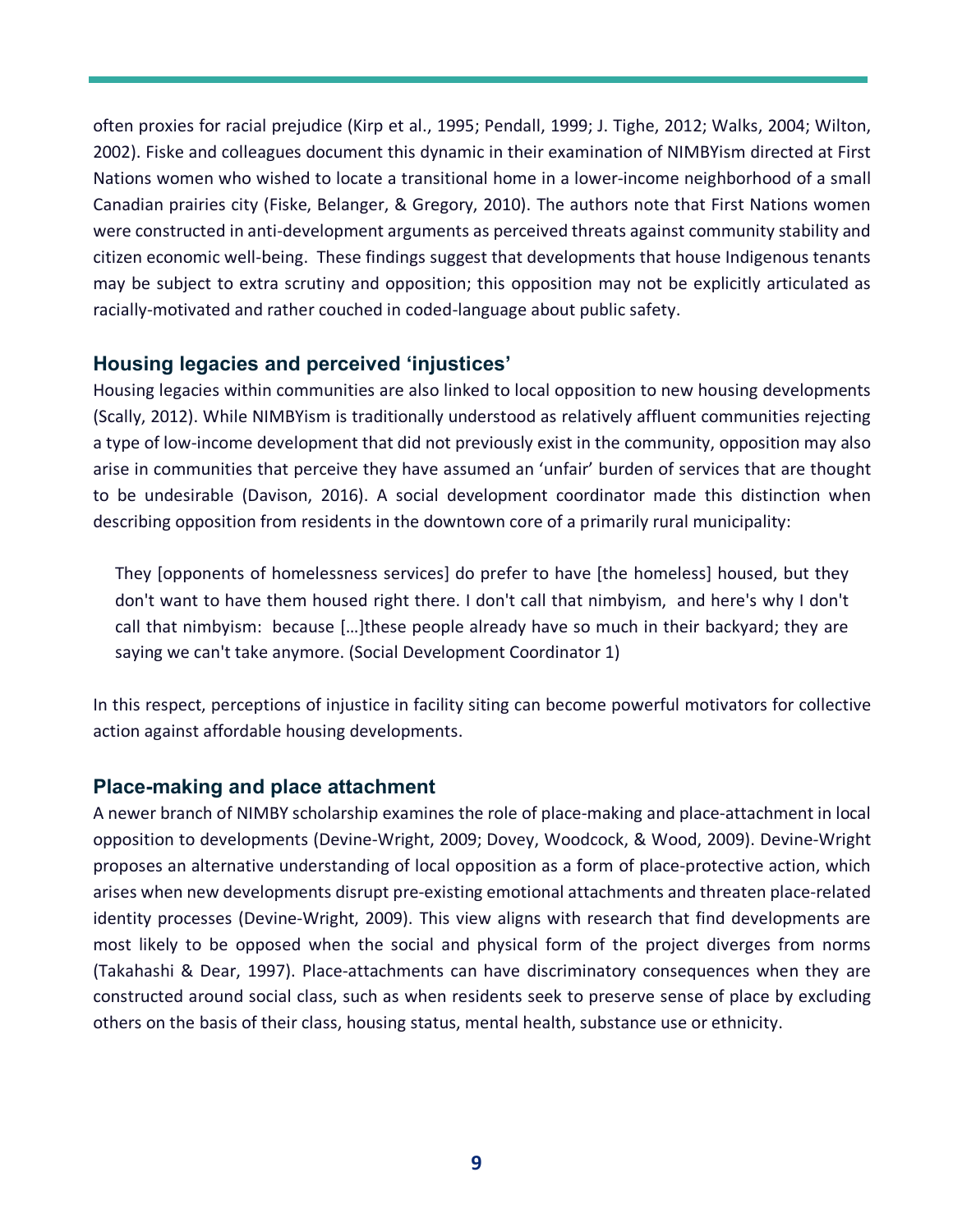## Spatial Context

#### **Proximity of site**

A large body of literature considers how the proximity of a site to other homeowners and businesses is an indicator for future opposition. Dear identifies geographical proximity as the single universal factor in all NIMBY conflicts, noting that the closer residents are to an unwanted facility, the more likely they are to oppose it (Dear, 1992). Various studies of public opposition find that the majority of opponents to social housing are homeowners and business owners residing in close proximity to the proposed facility (Fischel, 2001; Iglesias, 2002; Schively, 2007). In rural and suburban contexts, the physical dispersion of potential opponents may in some cases keep conflicts around affordable housing from escalating, as proximity may pose less of a concern. When developments are located in the downtown core of otherwise rural and suburban communities, opposition may be more likely from business owners.

#### **Visibility of homelessness and housing need**

People experiencing homelessness in rural and suburban contexts are more likely to be "hidden", seeking shelter in the form of couch-surfing, camping in wooded areas or living in one's car. The extent of housing need within these communities may therefore be "out of site and out of mind" to council members and the broader public (Waegemakers & Turner). As we will address in the next section of this report, efforts to raise awareness about homelessness and housing need may be required to establish affordable housing as priority for local government and the community.

#### **Built Environment**

There is some limited research that considers how the built environment of suburban communities in particular may set the stage for opposition to new land uses that are not seen to "fit" with the character of the community (Williamson, 2008). Walks (2004) finds in their Toronto based study that participants who lived in suburbs valued the privacy that comes from living in a low-density neighborhood (Walks, 2004). Community opposition to densification has indeed been a pivotal point of dispute in suburban land-use conflicts around affordable housing (Cook, Taylor, Hurley, & Colic-Peisker, 2012; Davison, 2011; Dovey *et al.*, 2009).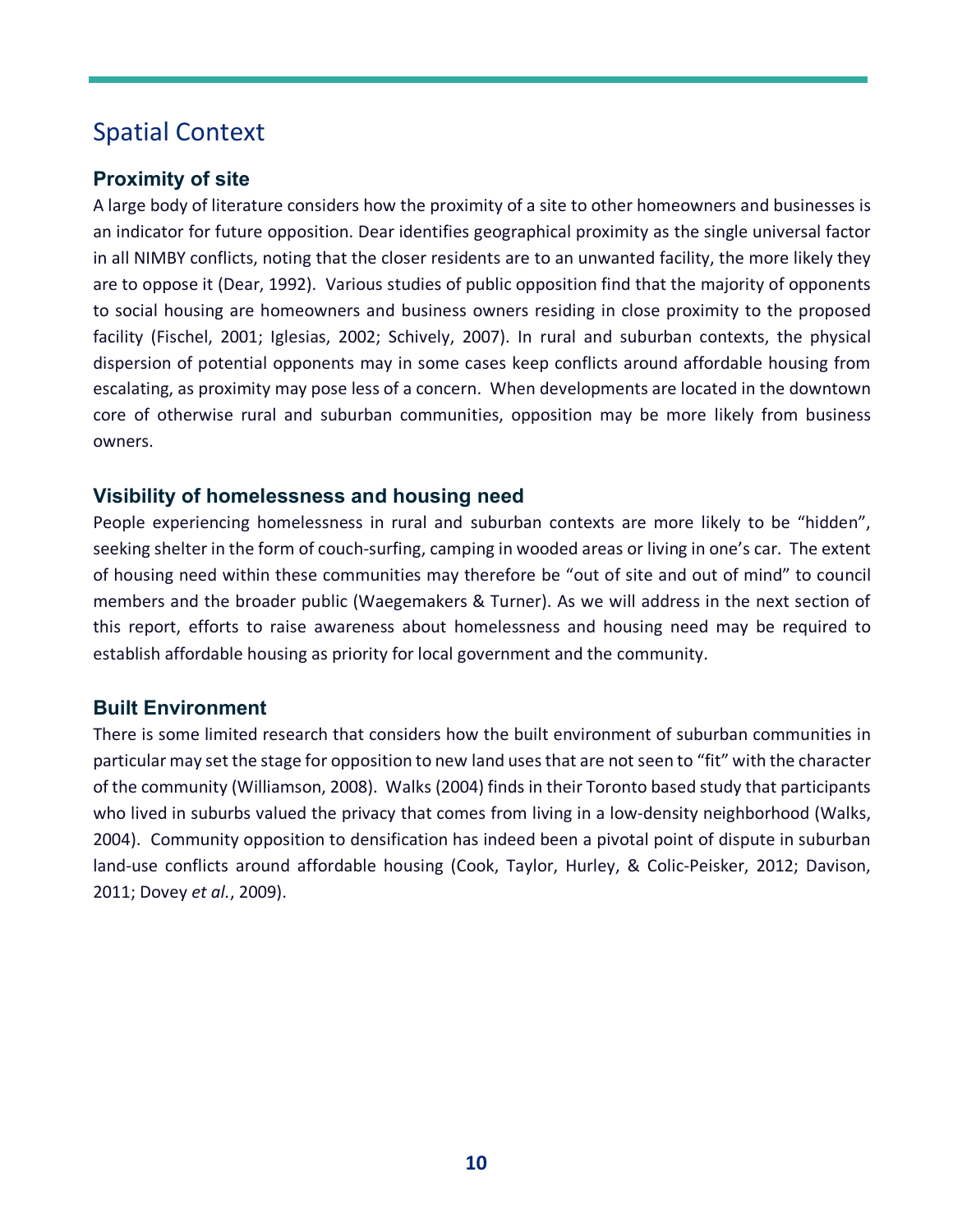## **Strategies to build local support**

### Community-based strategies

NIMBYism or community opposition can be one of the main reasons for failure in developing nonmarket affordable housing and homelessness services. As such, developers, housing operators, governments (local, provincial or federal), and other advocates need to engage communities directly to ensure projects are built and successfully operated. Based on our literature review and interviews with housing operators and local government officials, these are some of the community-based strategies that have worked to build support for affordable housing and homelessness services.

#### **Informal approaches**

Both the literature (CHS, 2006; BC Housing, 2011) and key informants emphasized the importance of informal approaches to community engagement. It is never too early to approach some members of the community, even when there is no concrete proposal in development. These informal approaches should be conducted mainly by municipal staff and target faith-based groups, local business associations, school boards, residents and other civil society organizations and leaders. This is key, since these proactive approaches to hearing community concerns and sharing knowledge on the challenges of homelessness and affordable housing will help build long term and trusting relationships between the community, developers and local government. Additionally, it will lay the ground for comprehension of community needs for future developments.

A housing operator working in a rural community emphasized the value of engaging potential supporters prior to seeking funding or making any public announcements:

We knew that there would be, could be, some pushback on this. So we just very carefully went about our business, and at the time that it was made public, pretty much everyone was on board: local governments, local organizations, everybody thought it was a good idea. We talked to people, you know, privately and I guess quietly if I can say that. (Housing Operator 1)

At early stages, it is important to engage potential supporters, but it is also prudent to privately and methodically engage community leaders and local organizations who may raise concerns about the project, since rumors and misinformation can jeopardize a project. By the time the public announcement is done, every (or nearly every) key actor should be on board.

Informal approaches include invitations to meet in-person with residents, community leaders and business owners. Communicating informally with business owners, and their local organizations should be carefully carried out by anticipating probable concerns, being familiar with data on the validity (or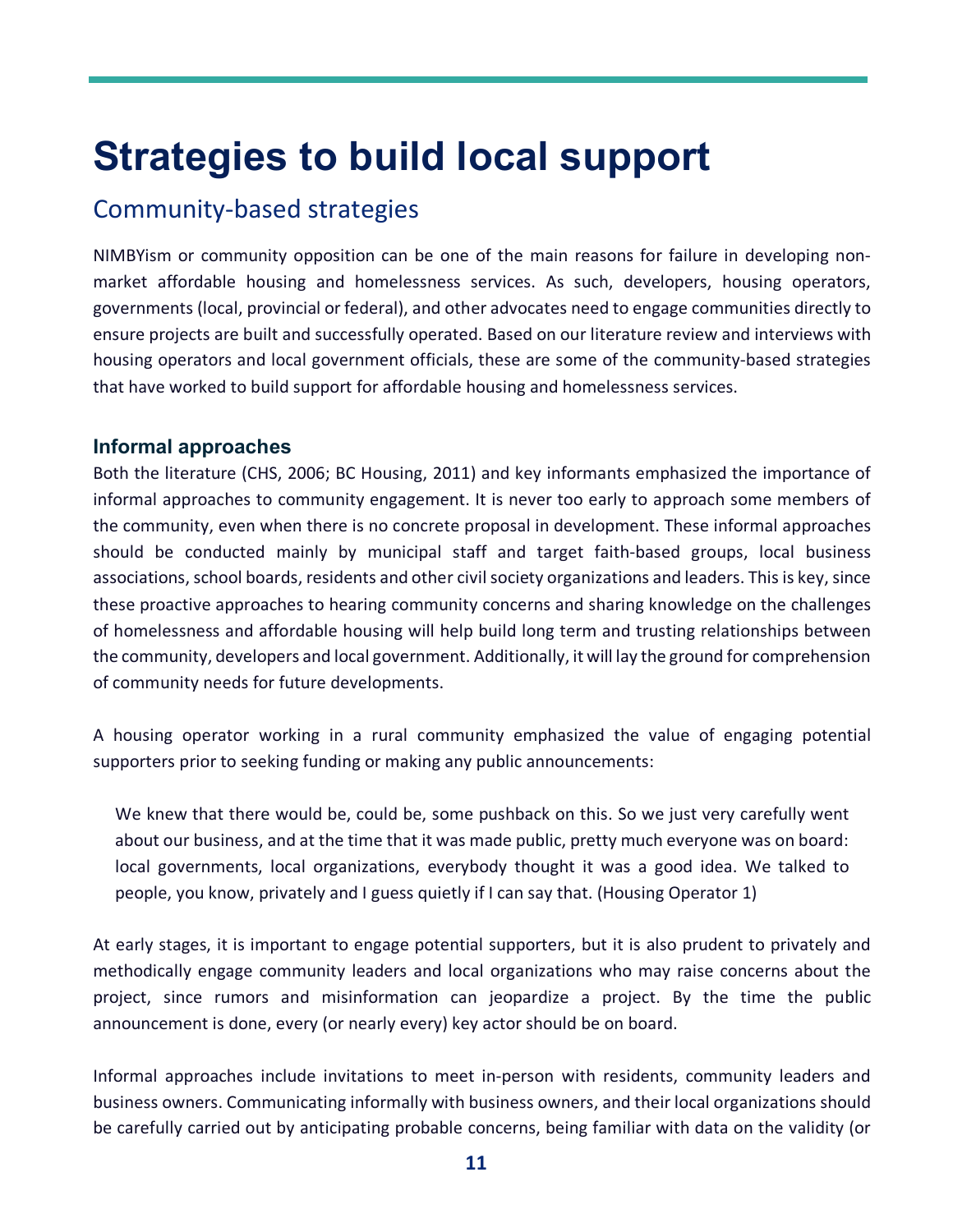not) of concerns, and expressing commitment to solve and mitigate any externalities raised by the development. Special attention must be given to local business owners, not only because they have invested interest, but because they can organize effective opposition.

#### **Partnership building**

We found examples in the literature and our interviews of creative ways to build partnership within communities. Some successful cases include creating council committees with credible members of community, such as the RCMP, first-responders, NGOs, developers and other local organizations. These committees can help myth-bust common misconceptions, as well as give developers the opportunity to respond to valid concerns through design and operation changes.

An innovative approach implemented recently in the District of Mission is the 'stone soup' initiative, which aims to shift public perceptions of homelessness by inviting members of the community to make a meal together and share stories.<sup>1</sup> The sessions bring together people with different interests and mandates (local businesses organizations, RCMP, NGOs, developers) and aim to reduce stigma about homelessness by fostering dialogue and neighbor-to-neighbor relationships with people experiencing homelessness. The goal is to "humanize" potential tenants and this approach may be well suited to communities where reactions to homelessness are growing violent and uncompassionate. Other midand long-term approaches to community engagement include World Café or Collaborative Mapping exercises which help define community priorities with key stakeholders that later form action groups to engage on these priorities.

While different models of partnership building exist, these initiatives share an objective of fostering long-term partnerships with community members to humanize the problems that those in need are facing. These initiatives recognize the key role that a cohesive community can play to solve systemic problems. When problems are rationalized in a broader perspective and community concerns are considered, chances are improved that a community as a whole will support affordable housing and homelessness services.

For housing operators, forging and maintaining relationships with local politicians far in advance of a development is critical to gaining support. A common thread across our interviews was the significance

 $1$  The stone soup model is based on a metaphor of a group of travelers that arrive to a small town with nothing to eat. In their desperation they ask each household for something to eat, receiving only negative answers. They then go to the side of a nearby river where they start cooking a pot with water and stones. Curious, one of the villagers asks them "what are you doing?", the travelers respond "Oh, it would be much better with an onion". One by one, the villagers contribute something to the stone soup.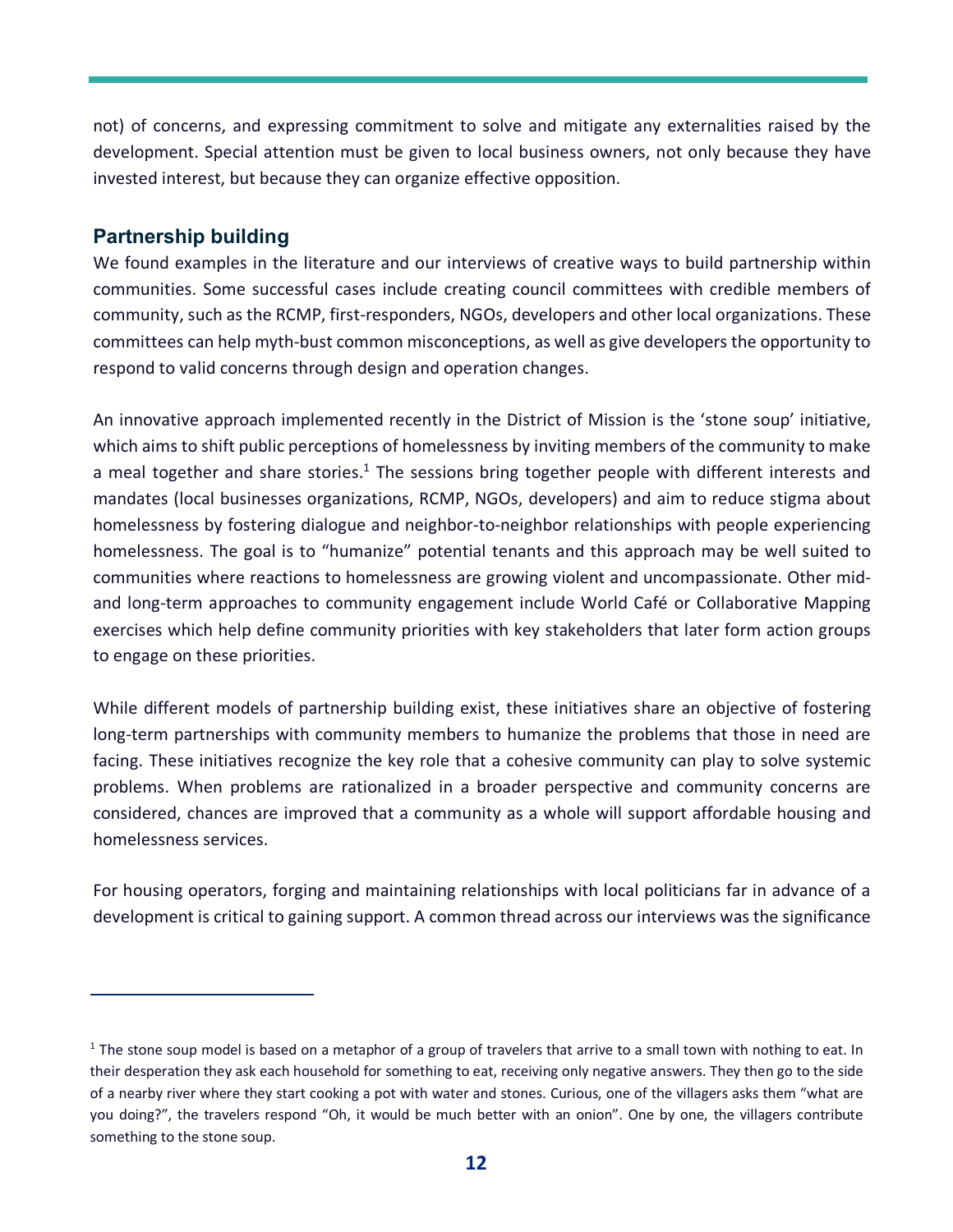of informal relationships and, for one housing operator we spoke with, the importance of being readily available to local politicians throughout the process:

Having a good relationship with your local government pays dividends well down the road. And you shouldn't wait until you have a project or you are pitching an idea. You want to have that relationship when there's nothing contentious happening. So, that's what we set out to do. Even before actually we did our [...] project. So I introduced myself, I made myself available to members of councils, did presentations. I just kind of kept it in the know. And over the years, we have worked very closely with that municipality, they are very grateful for the efforts and work we've done. (Housing Operator 1)

Particularly in rural communities, local champions for affordable housing may be found in nontraditional settings. Faith-based organization are one group that a social development coordinator we interviewed sought to engage, as these organizations often have strong networks and moral credibility within their communities. In another example, the representative of a housing operator agency found local supporters in the local community forest society—which provided some funding for services—as well as members of the business community, who saw the project as an essential project to retain lowincome employees who had limited housing options in the community.

#### **Information & Education**

Common misconceptions and fears about affordable housing or homelessness services can often be easily disproved with accurate information. Concerns about the potential negative impact on home values or the rise of crime can be countered with up-to-date statistics that should be readily available for local governments and others. Just as important as providing accurate information is *who* is delivering this information. Some community members and stakeholders have more credibility than others, especially when they are presenting information related to their mandate or function. For example, a development may gain more support if a police officer presents crime statistics to addresses public safety concerns, than if this information is delivered from a developer or a planner (Iglesias, 2002; CSH, 2006).

In many cases, traditional and social media may be the primary venue through which residents learn about development, and the framing of these stories can influence perceptions. As NIMBY organizing increasingly occurs online through public and private forums, planners and housing operators alike must become adept at leveraging social media to communicate information and dispel misconceptions. A social development coordinator emphasized the value of coordinated social media plans that ensure all development partners work with the same key messages to respond to concerns as they arise online. Traditional forms of media (such as the radio and newspaper) remain relevant arenas for public debate, and strategic press releases may help frame the story of affordable housing in a positive light.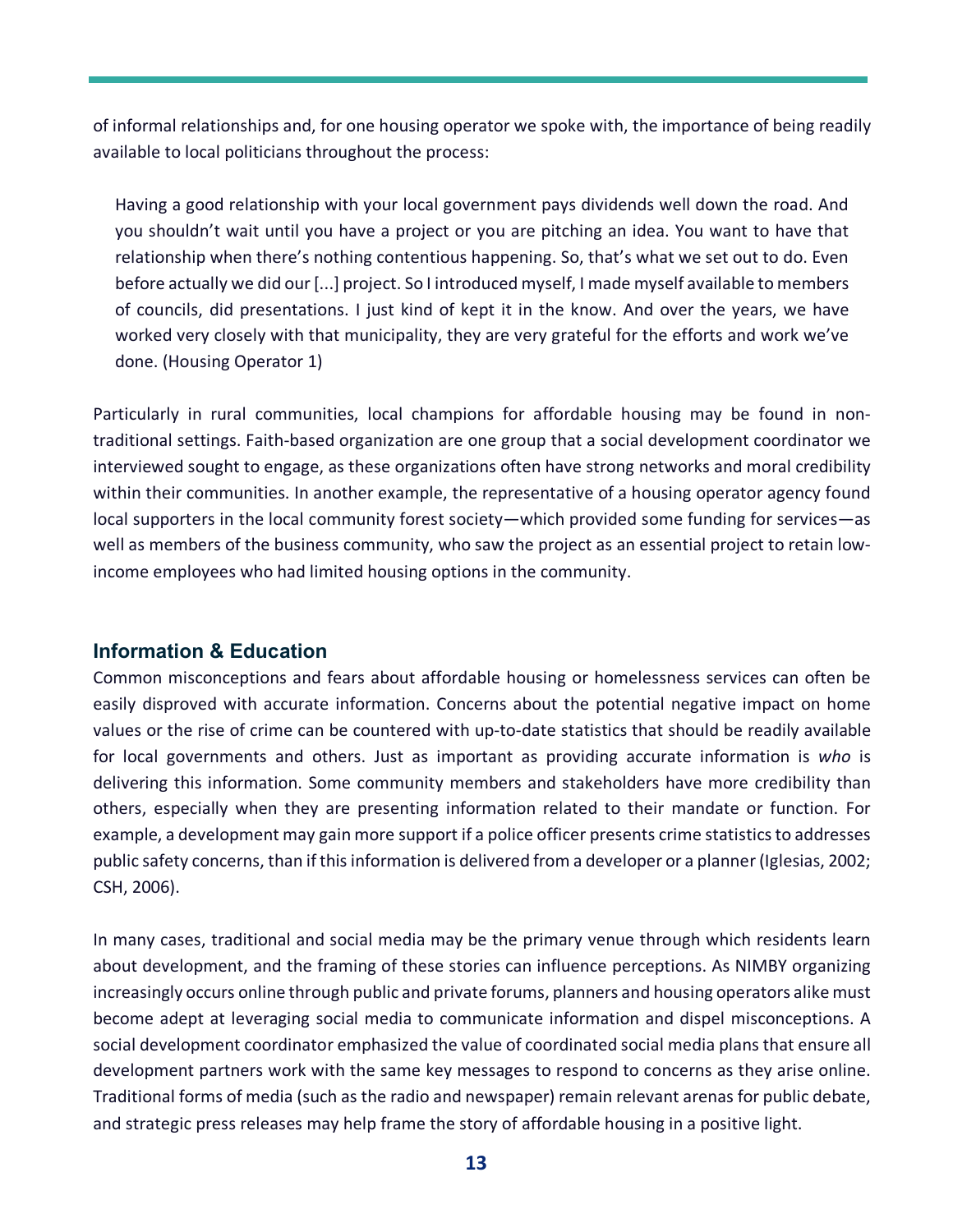While it is critical to disapprove fears toward a specific development with data, a more robust and proactive strategy employs long term public education approaches to lay the foundation for acceptance of affordable housing and homelessness services. Opposition to homelessness services and affordable housing often rooted in deeply-held beliefs and ideologies that cannot be easily shifted with accurate data alone (Gibson, 2005; Tighe, 2010). Longer-term social marketing and educational campaigns, developed through collaboration of local and senior government, developers, housing operators and affordable housing tenants, may help promote values consistent with affordable housing.

A long-term initiative worth considering is the educational package prepared by the Regional Municipality of Peel in the 1990s, that includes a video, a vignette and a poster. The objective was to increase neighborhood acceptance of affordable housing by disproving common misconceptions about affordable housing. With this goal in mind, the initiative aimed to show diverse members of community and their housing needs. One example was a former secretary that suffered an accident and depended on a disability pension, while waiting for years for a non-profit housing opportunity. A second case presented a young couple having a difficult time affording a home. The initiative designated short term and long term target groups for this campaign. In the first group, the target was the media, government bodies, homeowner groups, the business community, the residential development industry and educational facilities. In the second group, they included local housing and community groups (Regional Municipality of Peel, 1994).

#### **Negotiation & Incentives**

Listening to valid concerns during the process is a means to mitigate possible risks, but it is also an opportunity to negotiate and offer incentives to the community. In some cases (CSH, 2006), some of the services offered by the housing operators to tenants are extended to vulnerable neighbors who, while originally opposed to the housing development, now perceive it as a benefit to the community. Among the possible services extended by operators are: including neighbors in a food shelf program, home-visitor program or a crime-watch program. These incentives are especially effective when building support from senior residents. Additional incentives may include other types of public services, such as providing a neighborhood garden, a recycling center, a small community library or simply open space available for public use.

## Local government-based strategies

Local governments can do a lot to promote and facilitate affordable housing and homelessness services. Some of these initiatives are: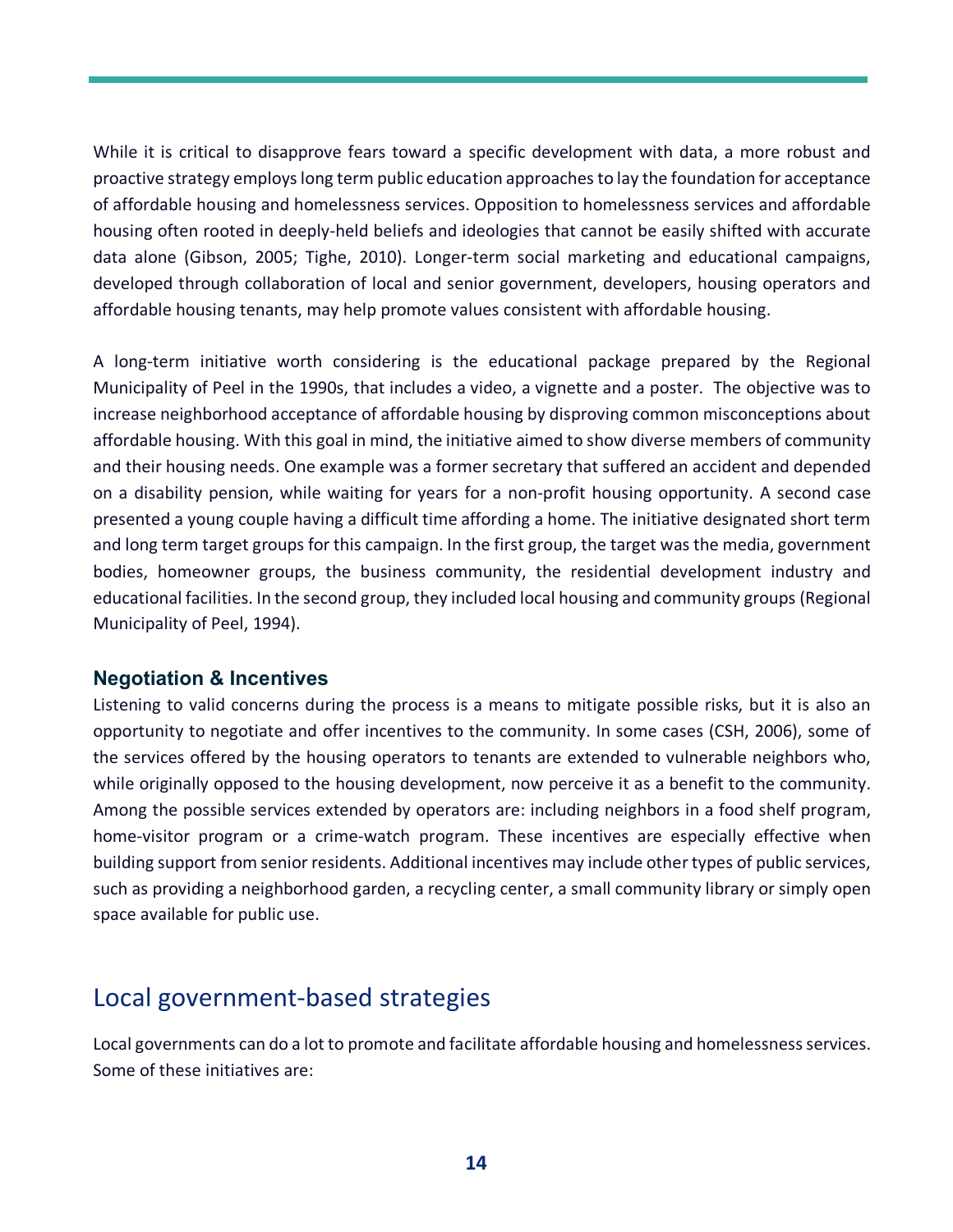#### **Facilitate procedures**

Local governments can limit the potential for NIMBY opposition by facilitating and implementing streamlined procedures for approvals required to develop affordable housing. The extent of this streamlining will depend on the municipal context and provincial regulations. Bottlenecks can arise in approval processes for multiple reasons, the most common being excessive or outdated regulations, insufficient staff and low institutional priority. Whatever the case, it is important to identify which steps in the approval process are significantly slowing down implementation. This will help reduce the opportunities and timeframe for opposition (Regional Municipality of Peel, 1994).

#### **Official policy support, zoning & tax exemptions**

Local governments' main tools to support implementation of affordable housing and homelessness services are their policy frameworks. Municipal policy documents shape a narrative on social inclusivity that prove useful when opposition arises against the implementation of developments. Such was the case in Port Phillip, Australia, where a strong policy framework in support of social housing prevented local politicians and municipal staff from conceding, for political reasons, to opposition toward a development near the electoral cycle (Legacy et al., 2016). This is an important lesson that should be replicated at different levels of government: clear policy documents and tools can help minimize the impact of opposition by providing a strong policy rationale to support the project.

Additionally, zoning is an essential tool that can allow, prohibit or regulate affordable housing. Rezoning processes to permit a new affordable housing development are often used by community opposition as an opportunity to block any developments of this kind. A proactive municipality should ideally update zoning regulations in anticipation of any particular proposal of affordable housing to avoid community opposition at this stage. On this topic, the housing operator interviewed for this project highlighted the importance of prioritizing locations with zoning regulations compatible with their development to avoid public hearings that could result in refusal to rezone:

We knew that if we had to rezone, we would have a zoning issue. We would invite challenges and problems. So we secured a piece of property ourselves, that did not require rezoning (...). I can't emphasize enough, there was no zoning, rezoning required. There was no rezoning, there was no land use issues, there was nothing like that. Nothing had to go to a public hearing. Because there weren't any arguments, but municipalities create their bylaws and their OCPs, Official Community Plans, they contemplate these developments, so (...) people are complaining because they are near a development, but at the same time, when they bought, the zoning was already in place that allowed for that kind of development. It's when you have to rezone that you get into big issues. That's my opinion anyway. (Housing Operator 1)

A common tool local governments use to promote affordable housing initiatives is property tax exemptions on properties owned or operated by non-profits, local governments or public authorities.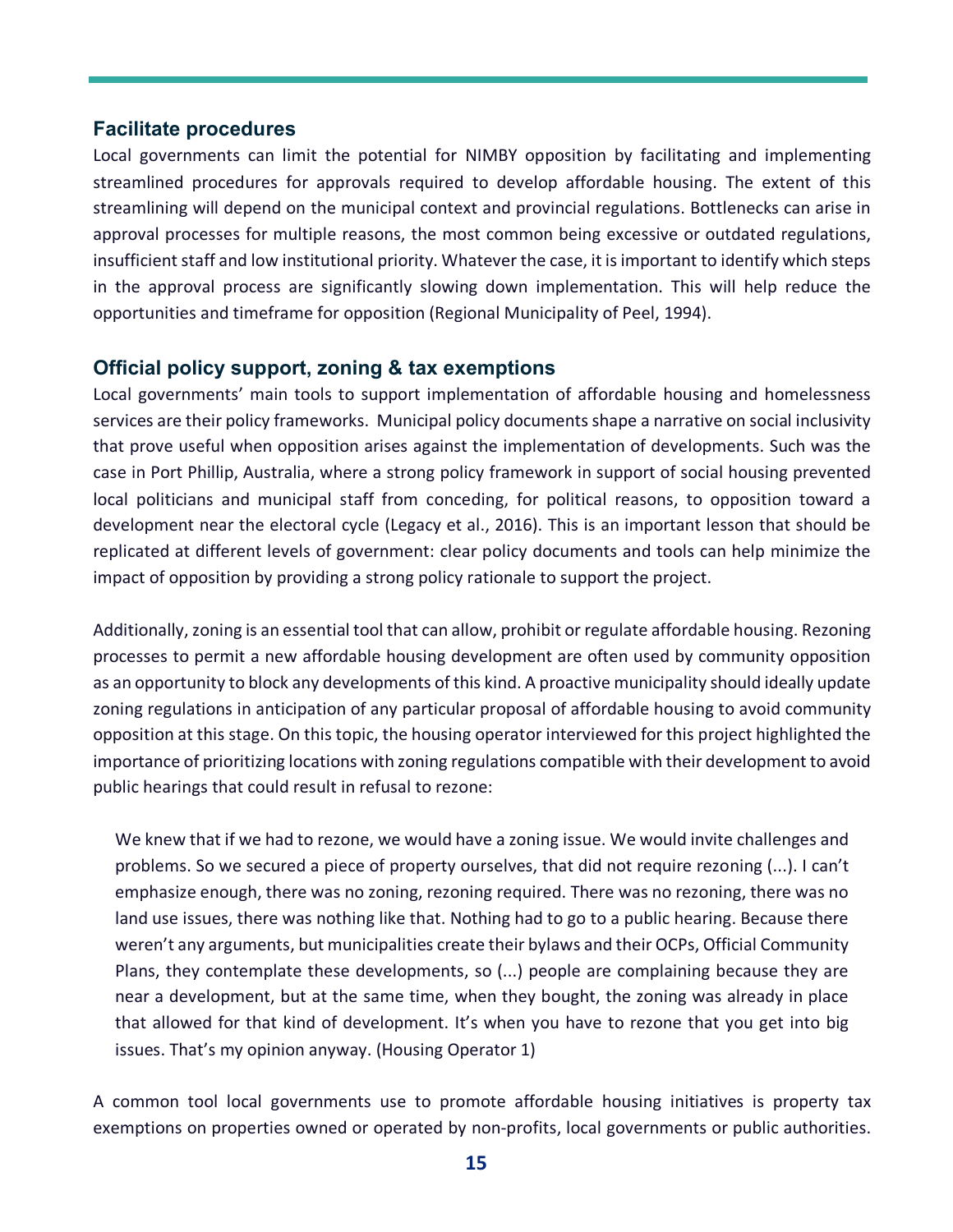Nevertheless, this tax exemption poses special challenges to small suburban and rural communities that lack a large tax base to offer this property tax exemption (Community Charter, 2018). Additionally, the property tax exemption bylaw must be approved by council, which provides opportunity for NIMBY opposition to block a development. This tension for local governments and affordable housing providers was well expressed by a housing operator working in a rural community:

[Affordable Housing provider] ran up against some obstacles with the local government who would not extend to them property tax exemptions. And that is a real challenge in small communities. That is very large because smaller communities do not have the tax base that larger ones do. So for them to absorb a 10,000 dollar a year tax bill, which in our case would be closer to 12,000 dollars, that's big for them. So, I know that in Merrit, the project didn't proceed under the leadership or the initiative of the nonprofit. BC Housing took it on itself. And the nonprofit will operate it. [Housing Operator 1]

While property tax exemptions are a challenge for small suburban and rural communities and affordable housing providers, partnerships with senior levels of government (as BC Housing in the cited case) may be critical to promote and make possible the development of affordable housing projects in small communities.

#### **Monitoring projects in coordination with health and social services**

Once a facility has been built, it will be a permanent expression of the quality of affordable housing and homelessness services in its community. The impact of community perception of these types of facilities may be even bigger in suburban and rural communities than in urban or metropolitan communities, due to the smaller population of suburban and rural communities and relative lack of anonymity. It is essential for future projects that facilities already in operation integrate well into the community and do not cause problems for neighbors so that these sites can be proudly shown by local government and organizations as successful examples. Toward this end, monitoring in coordination with health and social services will be key to solving any problems as they occur and improving the day-to-day operation of these facilities.

#### **Location**

Space is not value-free. Humans perceive it, live it and conceive it in very different and many times contradictory ways (Lefebvre, 1991). Thus, the location of a development can often generate conflict, particularly when it diverges from previous activities or interests. Previously in this report we explained the role of proximity in triggering opposition, but other elements should also be taken into consideration before selecting a specific location for development. First of all, what are the histories, interests, functionality and values of the neighboring area? As a rule of thumb, any development should be perceived as compatible with previous activities if it wants to elude community opposition (Curie & Bunting, 2006).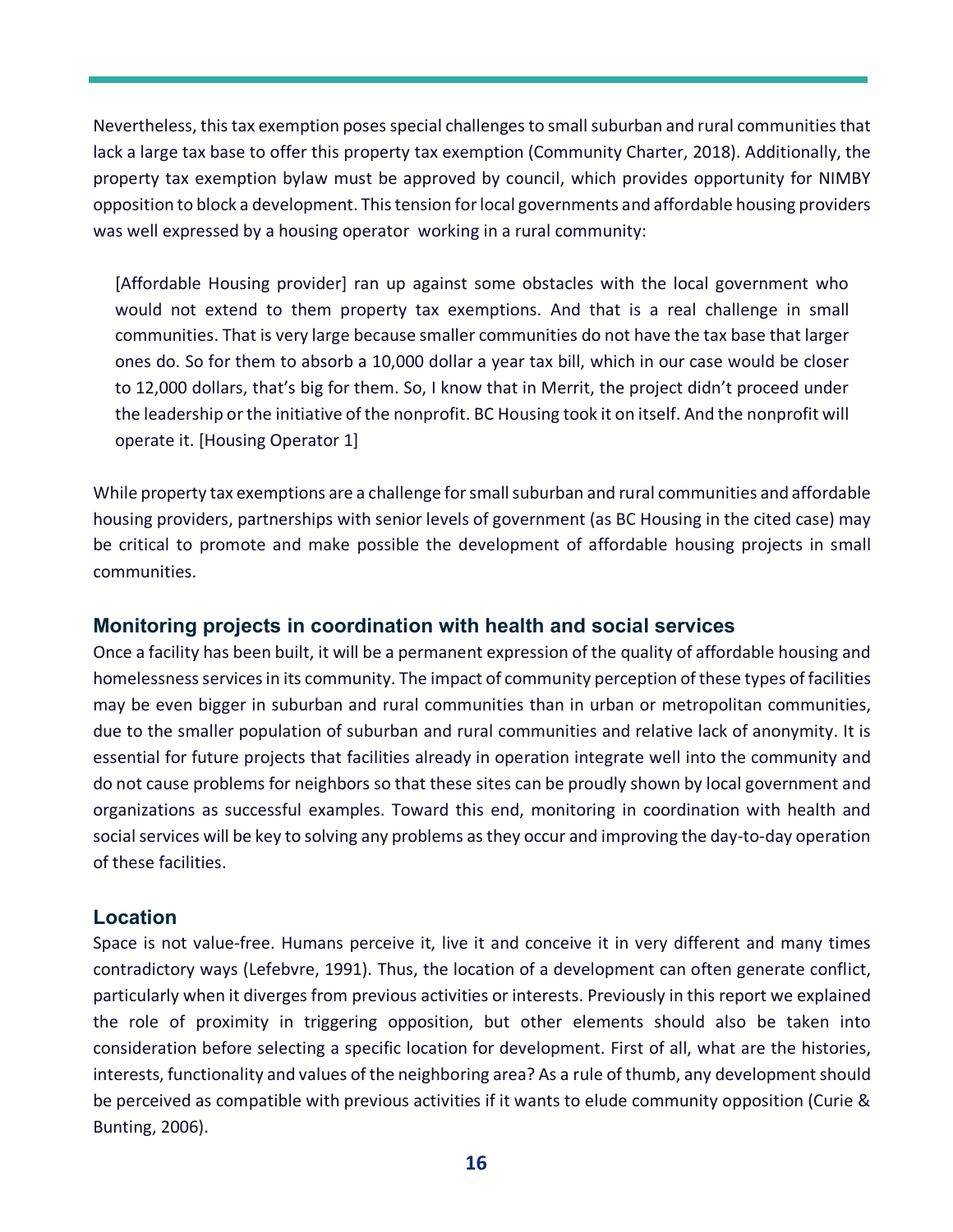Literature and arguments expressed by one of our municipal staff key informants implied the importance of "scattering" affordable housing developments to avoid transforming the spatial fabric of an area (Galster, 2002; Greater Victoria Coalition To End Homelessness, 2014). This scattered approach is, to some extent, contradictory with the nature of zoning and does not guarantee automatic community support (Ellen & Voicu, 2006; Scally & Koeing, 2012). Indeed, there is no straightforward answer on the question of location. Careful site selection always requires thought for political, social and economic considerations.

### Court-based strategies

Litigations are long and costly, both financially and politically. Nevertheless, a legal strategy may be considered. Most of the time, community opposition to affordable housing and homelessness services will not lead to court challenges, but if it does, organizations and governments should be prepared to defend social inclusion values. In the long run, trials establish precedent, educate other organizations on the institutional limits in place and, if successfully, will discourage future opposition groups.

In some cases, court-based strategies are advanced by civil society organizations to challenge institutionalized forms of NIMBYism, such as discriminatory 'people-based' zoning or bylaw enforcement. An example of such a court-based strategy is the legal case brought against the City of Abbotsford by the BC/Yukon Association of Drug War Survivors (with the Pivot Legal Society). The Association sued the City for its discriminatory enforcement of bylaws that prohibited the homeless population from seeking temporary refuge in parks or from using motorized vehicles to sleep overnight on public roads. The Association finally won in the Supreme Court and, as a result of the case, the City implemented a Homelessness task force that proposed the Abbotsford Homelessness Action Plan. This plan was later approved by Council, and led to the hiring of a Homelessness Coordinator.

In support of this last-resource approach, Tighe (2010) suggests: "if NIMBY opposition is based on stereotypes and perceptions as demonstrated in other social policy attitudes, it is even less likely that education and negotiation will succeed. Given these constraints, it is unlikely that planners will actually be able to ''overcome'' NIMBY opposition. Instead, planners may need to take a more aggressive stance rather than try to educate or negotiate with neighbors."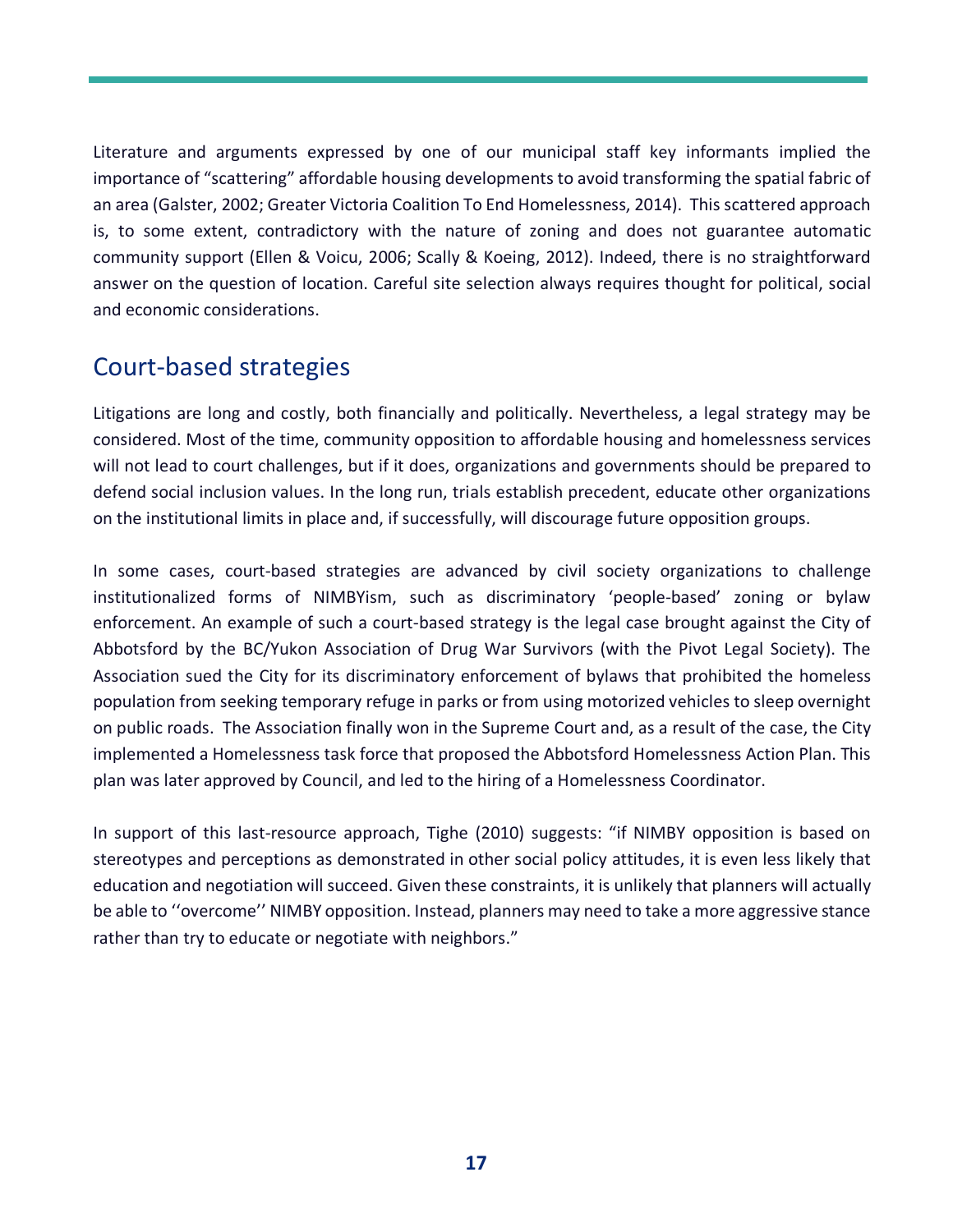## **Key lessons**

Based on our research, we have identified some key lessons for stakeholders seeking community approval of affordable housing developments and homelessness services.

### For housing operators and developers:

- 1. Develop and maintain relationships with local politicians and other municipal staff far in advance of a project.
- 2. Identify local champions for the project, including "non-traditional" stakeholders such as faith-based groups. Involve leaders from local community groups as part of the process of framing the problem and lobbying local government.
- 3. Engage and informally meet with local business owners early on to identify and address concerns proactively. Where possible, engage local business owners who may support the project and serve as a liaison to other business owners on the project.
- 4. Educate local law-enforcement about positive impacts of affordable housing on community safety and involve them where possible in presenting public safety information to the community. Similarly, real estate agents may be well-positioned to present evidence dispelling myths around property values.
- 5. Identify and communicate to the public about services that may be extended to the broader community as part of the project.
- 6. Coordinate with all stakeholders involved in the project to identify key messages about the project to ensure a consistent media strategy.
- 7. Develop a social media strategy in collaboration with stakeholders so that planners, housing operators and other operators can address opposition that arises online.
- 8. Avoid election years if possible, as pressure from a vocal minority of constituents may be too powerful for councilors seeking re-election.
- 9. Particularly for supportive housing facilities, prepare a monitoring strategy in collaboration with relevant health and social services to evaluate project outcomes.

## For municipal officials:

- 1. Develop broader educational and social marketing strategies to promote social attitudes consistent with affordable housing and homelessness services.
- 2. Prioritize affordable housing and homelessness services in Official Community Plans and other social policy documents.
- 3. Streamline municipal approval procedures to limit opportunities for NIMBY opposition to arise.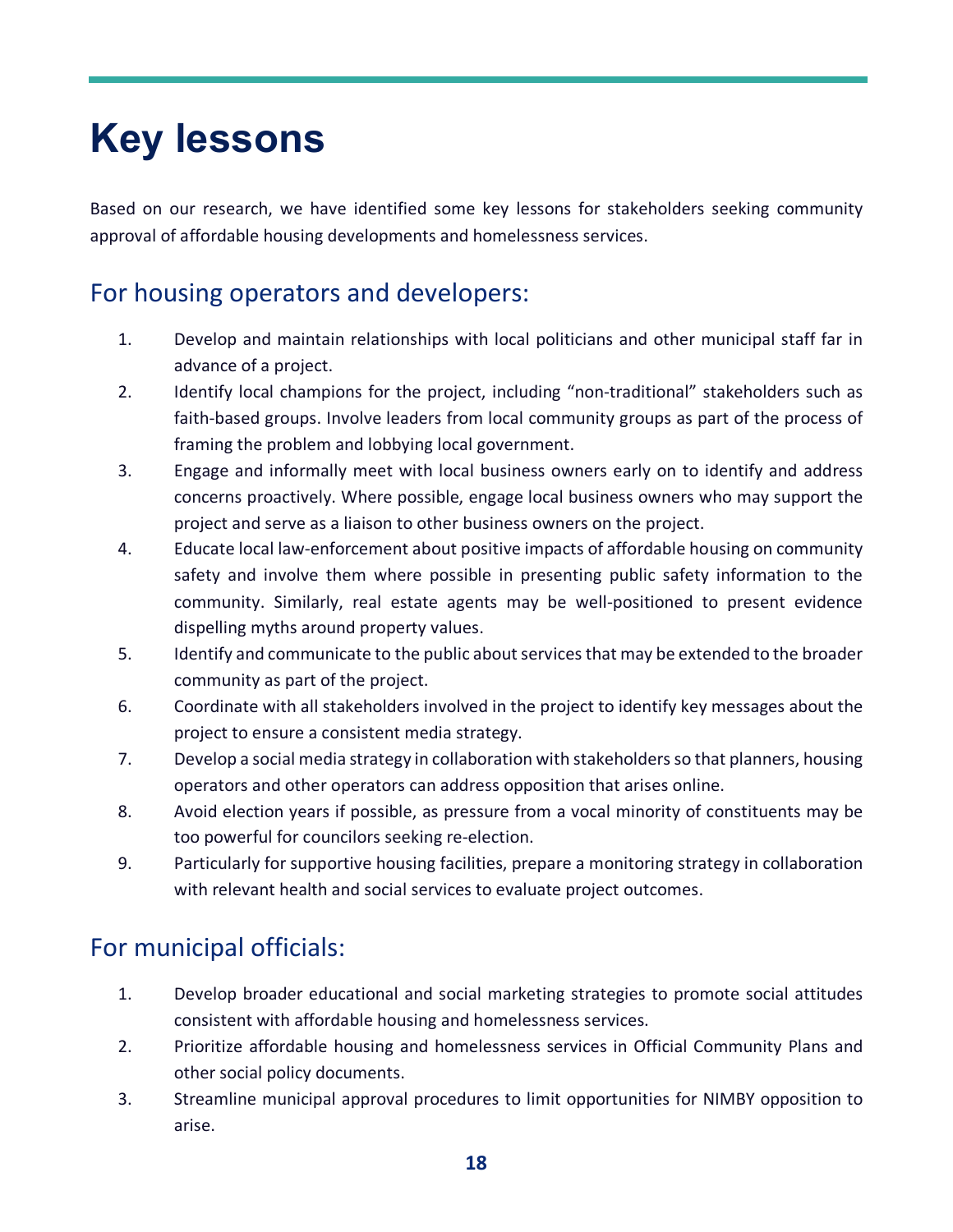- 4. Take proactive measures to engage lower-income and marginalized citizens in public consultation, including arranging for transportation and childcare where these may be barriers. Similarly, hold meetings in sites located on neutral ground (ex. community centres, libraries) that are easily accessible.
- 5. Set up community advisory boards to be involved in project development. Invite representatives from opposing groups to sit on these boards as a way to de-escalate opposition and incorporate legitimate concerns.
- 6. Identify and communicate other incentives for the community to accept the project, including projects such as a neighborhood garden, a recycling center, a small community library or simply open space available for public use.
- 7. Update zoning regulations in anticipation of any particular proposal of affordable housing, to avoid community opposition at this stage
- 8. Develop a legal strategy, particularly when oppositional groups have used legal tactics in the past to halt developments.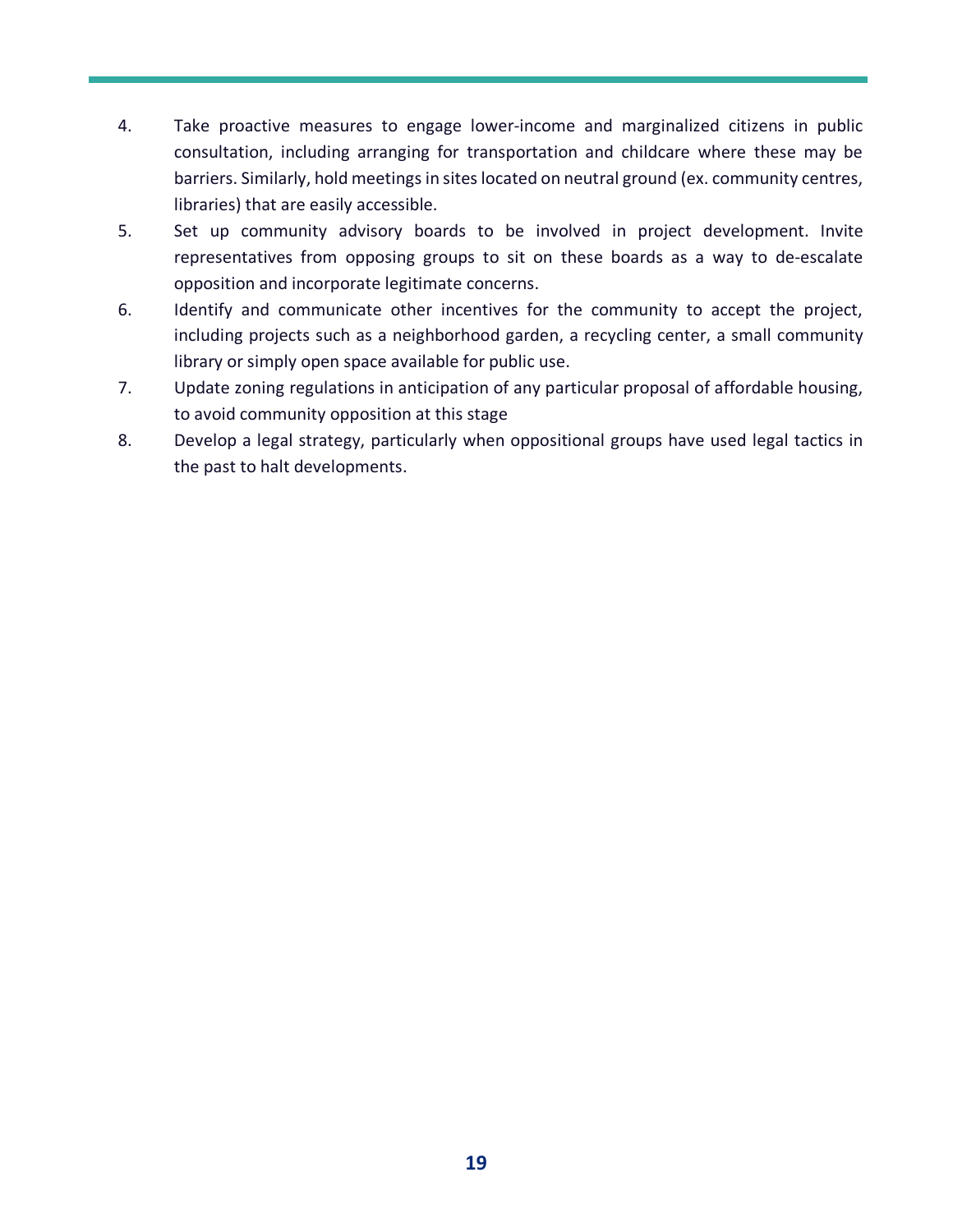# **Acknowledgements**

We would like to thank Celine Mauboules, Executive Director of the Homelessness Services Association of BC, and Noha Sedky for all of their guidance on this project. This project also benefited from the thoughtful feedback of our classmates in PLAN 530. Finally, we thank all those who took time from their busy schedules to be interviewed for this project.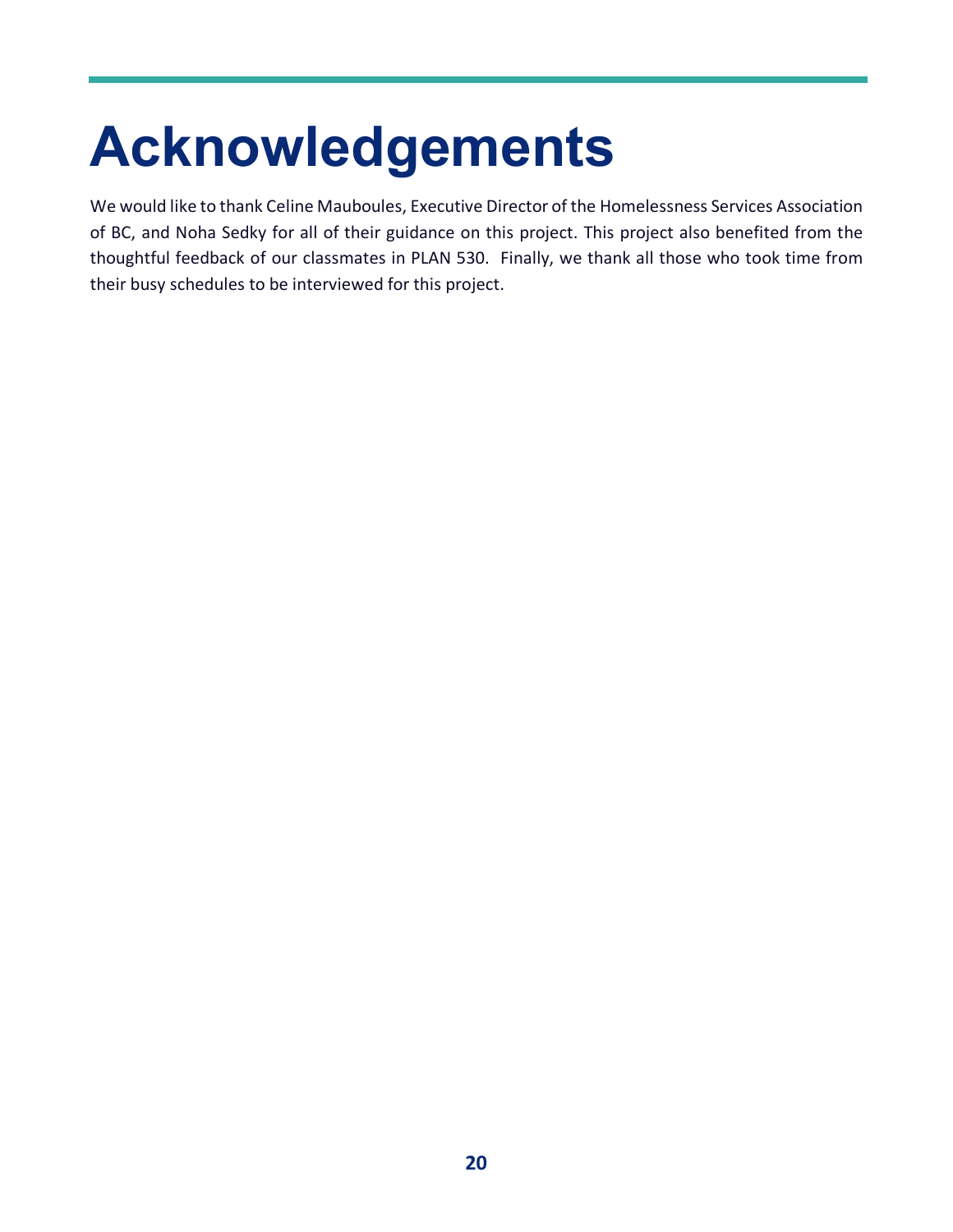## **References**

- BC Housing (2011). *Modular Housing: Benefits, Challenges and Lessons Learned.* Retrieved from: www.bchousing.org
- Belden, N., Shashaty, A., & Zipperer, J. (2004). *What we know about public attitudes on affordable housing: a review of existing public opinion research.* Retrieved from: http://www.tcah.org/pdf/Public\_Attitudes.pdf
- Carr, D., & Halvorsen, K. (2001). An evaluation of three democratic, community-based approaches to citizen participation: surveys, conversations with community groups and community dinners. *Society & Natural Resources, 14*, 107-126.
- Community Charter (2018) *Part 7: Municipal Revenue*. Retrieved from: http://www.bclaws.ca/civix/document/id/complete/statreg/03026\_07#part7\_division 7
- Cook, N., Taylor, E., Hurley, J., & Colic-Peisker, V. (2012). *Resident third party objections and appeals against planning applications: Implications for higher density and social housing*. Retrieved from Melbourne:
- CSH, Corporation for Supportive Housing (2006). *Chapter 8: Thinking Beyond "NIMBY": Building Community Support For Supportive Housing.* In: *Family Matters: A Guide to Developing Family Supportive Housing.*
- Curie, T. & Bunting, T. (2006) Does Compatible Mean Same As?: Lessons Learned from the Residential Intensification of Surplus Hydro Lands in Four Older Suburban Neighbourhoods in the City of Toronto. *Canadian Journal of Urban Research*, Vol. 15, N° 2, 202-224.
- Davison, G. (2011). An unlikely urban symbiosis: urban intensification and neighbourhood character in Collingwood, Vancouver. *Urban Policy and Research, 29*(2), 105-124.
- Davison, G., Legacy, C., Liu, E., & Darcy, M. (2016). The factors driving the escalation of community opposition to affordable housing development. *Urban Policy and Research, 34*(4), 386-400.
- Dear, M. (1991). *Gaining community accptance*. Princeton, NJ: The Robert Wood Johnson Foundation.
- Dear, M. (1992). Understanding and overcoming the NIMBY syndrome. *Journal of the American Planning Association, 58*, 288-300.
- DeVerteuil, G. (2013). Where has NIMBY gone in urban social geography. *Social & Cultural Geography, 6*, 599-603.
- Devine-Wright, P. (2009). Rethinking NIMBYism: The role of place attachment in explaining place protective action. *Journal of Community & Applied Social Psychology, Journal of Community & Aplied Social Psychology* (19), 426-441.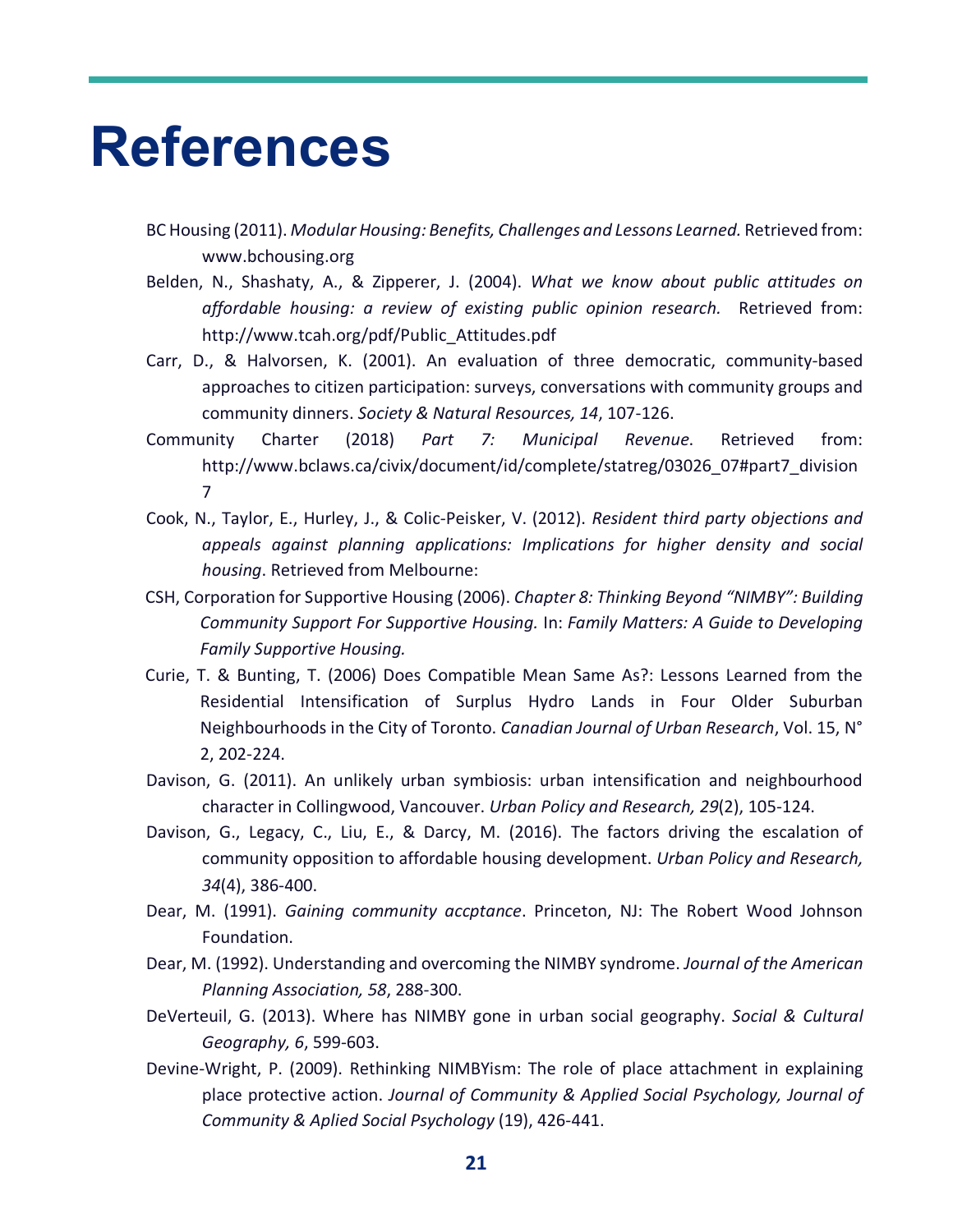- Dovey, K., Woodcock, I., & Wood, S. (2009). A test of character: regulating place-identity in inner city Melbourne. *Urban Studies, 46*(12).
- Ellen, I.G. & Voicu, I. 2006. *Nonprofit housing and neighborhood spillovers*. New York: Furman Centre for Real Estate and Urban Policy.
- Farstad, M., & Rye, J. (2013). Second home owners, locals and their perspectives on rural development. *Journal of Rural Studies, 30*, 41-51.
- Field, C. (1997). Building consensus for affordable housing. *Housing Policy Debate, 8*, 801-832.
- Fischel, W. (2001). *The Homevoter Hypothesis: How home values influence local government taxation, school finance and land-use policy*. Cambridge, MA: Harvard University Press.
- Fiske, J., Belanger, Y., & Gregory, D. (2010). Outsiders in their homeland: discursive construction of Aboriginal women and citizenship. *American Indian Culture and Research Journal, 34*(3), 71-92.
- Galster, G.C. 2002. *A review of existing research on the effects of federally assisted housing programs on neighboring residential property values.* Washington, DC: National Association of Realtors.
- Galster, G., Tatian, P., Santiago, A., Pettit, K., & Smith, R. (2003). *Why not in my backyard?* Retrieved from New Brunswick, NJ.
- Gibson, T. A. (2005). NIMBY and the civic good. *City and Community,* 4:381-401.
- Goetz, E. (2003). Words matter: the importance of issue framing of affordable housing *Journal of the American Planning Association, 74*(2), 222-229.
- Greater Victoria Coalition To End Homelessness (2014). *A Series of 'NIMBY' Fact Sheets.*  Retrieved from: http://victoriahomelessness.ca/wp-content/uploads/2014/10/NIMBY-Package-Print\_FINAL.pdf
- Housing Assistance Council. (1994). *Overcoming exclusion in rural communities: NIMBY case studies*. Retrieved from Washington, DC:
- Hunter, S., & Leyden, K. (1995). Beyond NIMBY: Explaining Opposition to Hazardous Waste Facilities. *Policy Studies Journal, 23*, 601-620.
- Iglesias, T. (2002). Local opposition to affordable housing: a new approach to NIMBY. *Journal of Affordable Housing & Community Development Law, 12*(1), 78-122.
- Jaakson, R. (1986). Second home domestic tourism. *Annals of Tourism Research, 13*(367-391).
- Kirp, D., Dwyer, J., & Rosenthal, L. (1995). *Our Town: Race, housing and the soul of suburbia*. New Brunswick, NJ: Rutgers University Press.
- Koebel, C., Lang, R., & Danielsen, K. (2004). *Community acceptance of affordable housing*. Retrieved **for the contract of the contract of the contract of the contract of the contract of the contract of the contract of the contract of the contract of the contract of the contract of the contract of the contract of** https://digitalscholarship.unlv.edu/cgi/viewcontent.cgi?referer=&httpsredir=1&article =1349&context=sea\_fac\_articles
- Lake, R. (1993). Planners' alchemy transforming NIMBY to YIMBY: rethinkng NIMBY. *Journal fo the American Planning Association, 59*(1), 87-93.
- Lefebvre, H. (1991). The production of space. Oxford, OX, UK: Blackwell.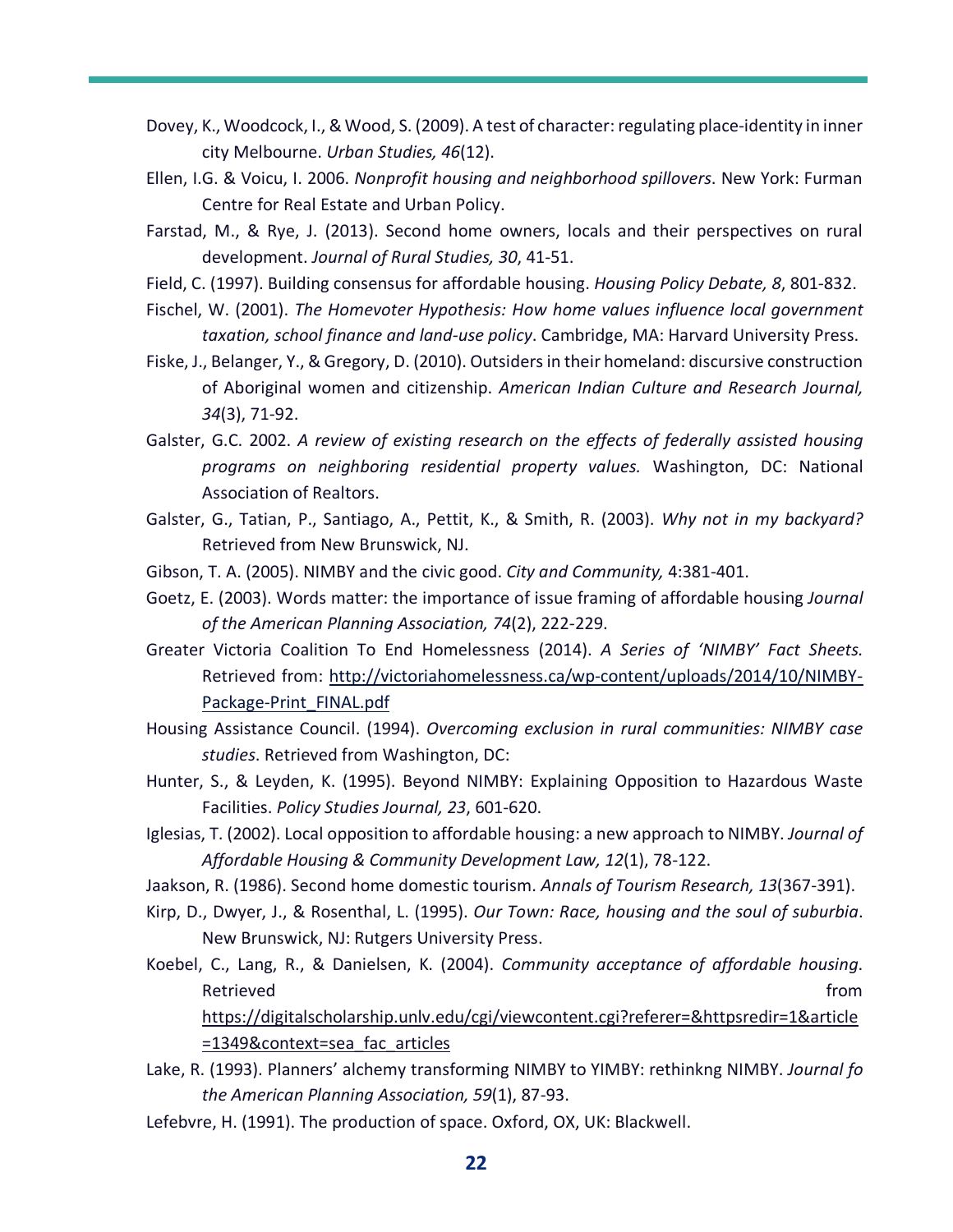- Legacy, C.; Davison G. & Liu, E. (2016) Delivering Social Housing: Examining the Nexus between Social Housing and Democratic Planning. *Housing, Theory and* Society, 33:3, 324-341. Retrieved from: https://www.tandfonline.com/doi/abs/10.1080/14036096.2016.1145133
- Lowry, K. (1997). Participating the public: group processes, politics and planning. *Journal of Planning Education and Research, 16*, 177-178.
- McGregor, M., & Spicer, Z. (2014). The Canadian homevoter: property values and municipal politics in Canada. *Journal of Urban Affairs, 38*(1), 123-139.
- Nguyen, M., Basolo, V., & Tiwari, A. (2013). Opposition to affordable housing in the USA: debate framing and the responses of local actors. *Housing Theory and Society, 30*(2), 107-130.
- Palmer, C., Ziersch, A., Arthurson, K., & Baum, F. (2004). Challenging the stigma of public housing: preliminary findings from a qualitative study in South Australia. *Urban Affairs Review, 35*(1), 411-426.
- Pendall, R. (1999). Opposition to housing: NIMBY and beyond. *Urban Affairs Review, 35*, 112- 136.
- Rahn, W., & Rudolph, T. (2001). *Spatial variation in trust in local government: the roles of institutions, cultural and community heterogeniety*. Paper presented at the Trust in Government Conference at the Center for the Study of Democratic Politics, Princeton University. https://www.princeton.edu/csdp/events/Trust2001/rahn.pdf
- Regional Municipality of Peel (1994). *Community Support for Affordable Housing: A Public Education Package*. Ottawa, Energy Pathways Inc., 21p.
- Ruming, K. (2014). "It wasn't about public housing, it was about the way it was done": challenging planning not people in resisting the Nation Building Economic Stimulus Plan, Australia. *Journal of Housing and Built Environment, 29*, 29-60.
- Scally, C. (2012). The nuances of NIMBY: context and perceptions of affordable rental housing development. *Urban Affairs Review, 49*(5), 718-747.
- Scally, C. & Koenig, R. (2012) Beyond NIMBY and poverty deconcentration: reframing the outcomes of affordable rental housing development. *Housing Policy Debate*, 22:3, 435- Afiler and the settlement of the Retrieved Contract and the settlement of the settlement of the set of the set

https://www.tandfonline.com/doi/abs/10.1080/10511482.2012.680477

- Scally, C., & Tighe, R. (2015). Democracy in Action? NIMBY as Impediment to equitable affordable housing siting. *Housing Studies, 30*(5), 746-769.
- Schively, C. (2007). Understanding the NIMBY and LULU phenomena: reassessing our knowledge base and infroming future research. *Journal of Planning Literature, 21*(2), 255-266.
- Steffel JE. (1996). *Storming the suburban fortress: understanding the NIMBY phenomena.* McGill University, Montreal. Retrieved from http://homelesshub.ca/resource/stormingsuburban-fortress-understanding-nimby-phenomenon